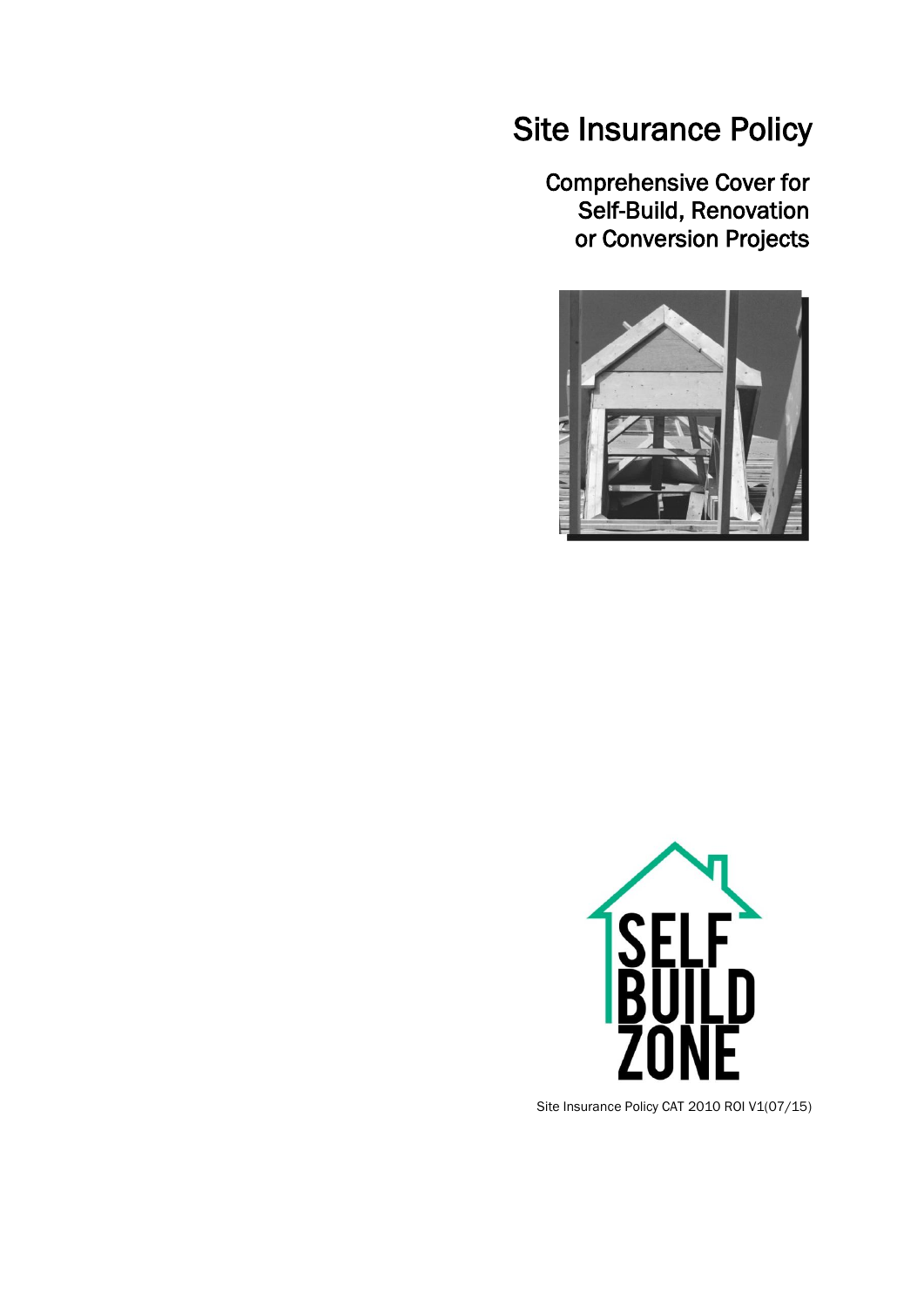# Contacting Us

Now that you've chosen us for your Self-Build, Renovation or Conversion Insurance, you can be sure that we'll be there for you whenever you need us.

### Useful telephone numbers:

#### 1. Customer Services:

For All General Enquires

## +44(0)345 230 9874

Opening hours are 9.00am to 5.00pm Mon-Fri

#### 2. Claims Line:

## +44(0)345 230 9874

Opening hours are 9.00am to 5.00 pm Mon-Fri

For all Claims outside the above hours please contact the Insurers' Representative:

#### Knowles Loss Adjusters:

Telephone +44(0)20 7608 1334 E-mail: sbzclaims@K-L-A.co.uk

Did you know that we also arrange

• Structural Warranty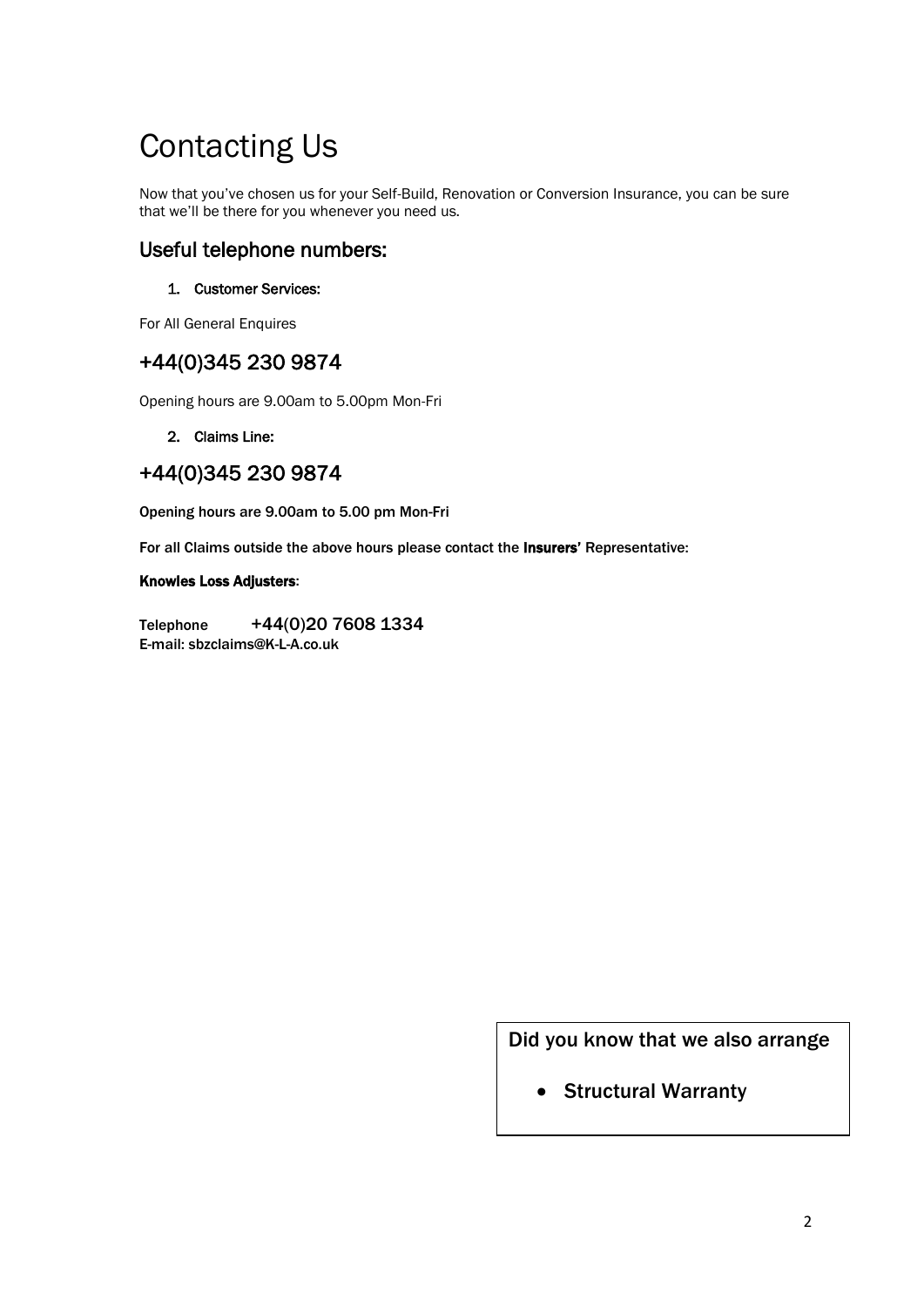## **Contents**

|                                          |                                                                                                                       | Page No.                               |
|------------------------------------------|-----------------------------------------------------------------------------------------------------------------------|----------------------------------------|
| Contacting us                            |                                                                                                                       | $\overline{2}$                         |
| <b>Contents Page</b>                     |                                                                                                                       | 3                                      |
| Self-Build Zone Site Insurance Policy    | 4                                                                                                                     |                                        |
| <b>Promise of Service and Complaints</b> |                                                                                                                       | 5                                      |
| <b>Definitions</b>                       |                                                                                                                       | $\overline{7}$                         |
| <b>General Exclusions</b>                |                                                                                                                       | 10                                     |
| <b>General Conditions</b>                |                                                                                                                       | 11                                     |
| <b>Claims Conditions</b>                 |                                                                                                                       | 13                                     |
| Section 1 - Construction Works           | Cover<br>Extensions<br>Exclusions<br>Conditions                                                                       | 15<br>15<br>17<br>18                   |
| Section 2 - Liability                    | Cover<br>Limit of Liability<br>Definitions<br>The Specification<br><b>Special Clauses</b><br>Extensions<br>Exclusions | 19<br>19<br>19<br>21<br>21<br>22<br>23 |
| Section 3 - Personal Accident            | Cover<br>Definitions<br>Exclusions<br>Conditions                                                                      | 26<br>26<br>26<br>26                   |
| Section 4 - Bone Fracture                | Cover<br>Definitions<br>Exclusions                                                                                    | 28<br>28<br>28                         |
| Section 5 - Personal Possessions         | Cover<br>Exclusions                                                                                                   | 29<br>29                               |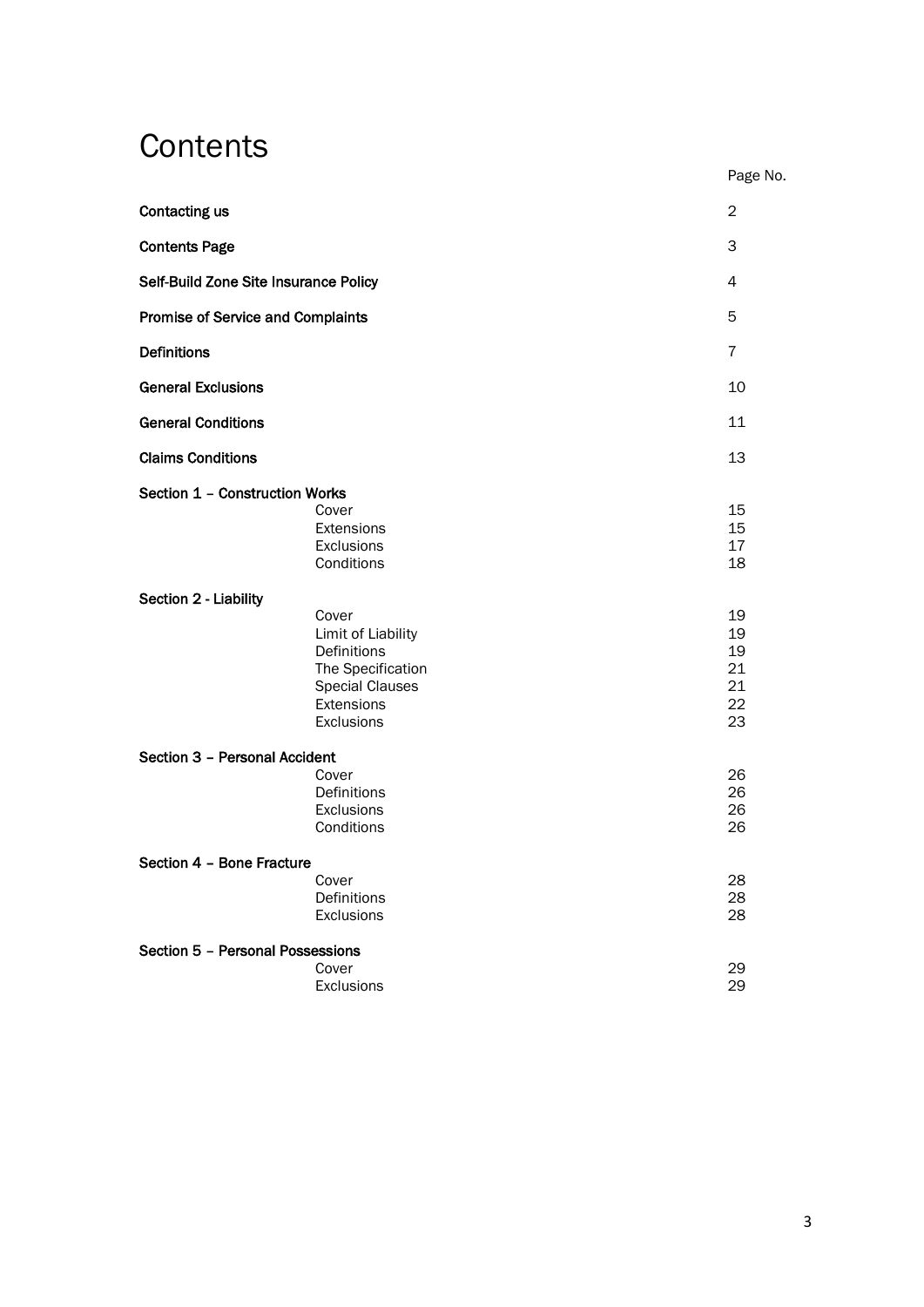## Self-Build Zone Site Insurance Policy

### Here is your new Policy

The complete Self-Build Zone Site Insurance Policy consists of:

- a) this Policy booklet which contains five Sections giving:
	- i) precise details of the cover being provided
	- ii) general Policy Definitions and Conditions
	- iii) information regarding what you need to do in the event of a loss and how Insurers settle claims.
- b) the Policy Schedule which shows who is the Insured and other particulars such as the Period of Insurance, the sums insured, the Limits of Liability and the premium you will pay.
- c) any Endorsements which might apply to the Policy or to individual Sections and which incorporate cover amendments and such like. Immediate notice should be given to the Insurer of any changes which may affect the insurance provided by this Policy.

Legal Expenses details are in a separate policy booklet.

This Policy is underwritten in accordance with the authorisation granted to Sennocke International Insurance Services Ltd by Catlin Insurance Company (UK) Ltd. under Binding Authority Number B0334SC334201644. Sennocke International Insurance Services Ltd is the Scheme Administrator.

Catlin Insurance Company (UK) Ltd. is authorised by the Prudential Regulation Authority and regulated by the Financial Conduct Authority and the Prudential Regulation Authority (Firm Reference No. 423308)

Further details can be found on the Financial Services Register at www.fca.org.uk.

You should read the Policy booklet. Policy Schedule and any Endorsements to make sure that you have the cover that you require. If you need to make any amendments, please call +44(0)345 230 9874.

In consideration of the payment of the Premium by the Insured the Insurer agrees to provide insurance to the Insured in the manner described in each of the Sections against events set out in the Sections specified in the Policy Schedule occurring during the Period of Insurance.

Managing Director For and on behalf of Sennocke International Insurance Services Ltd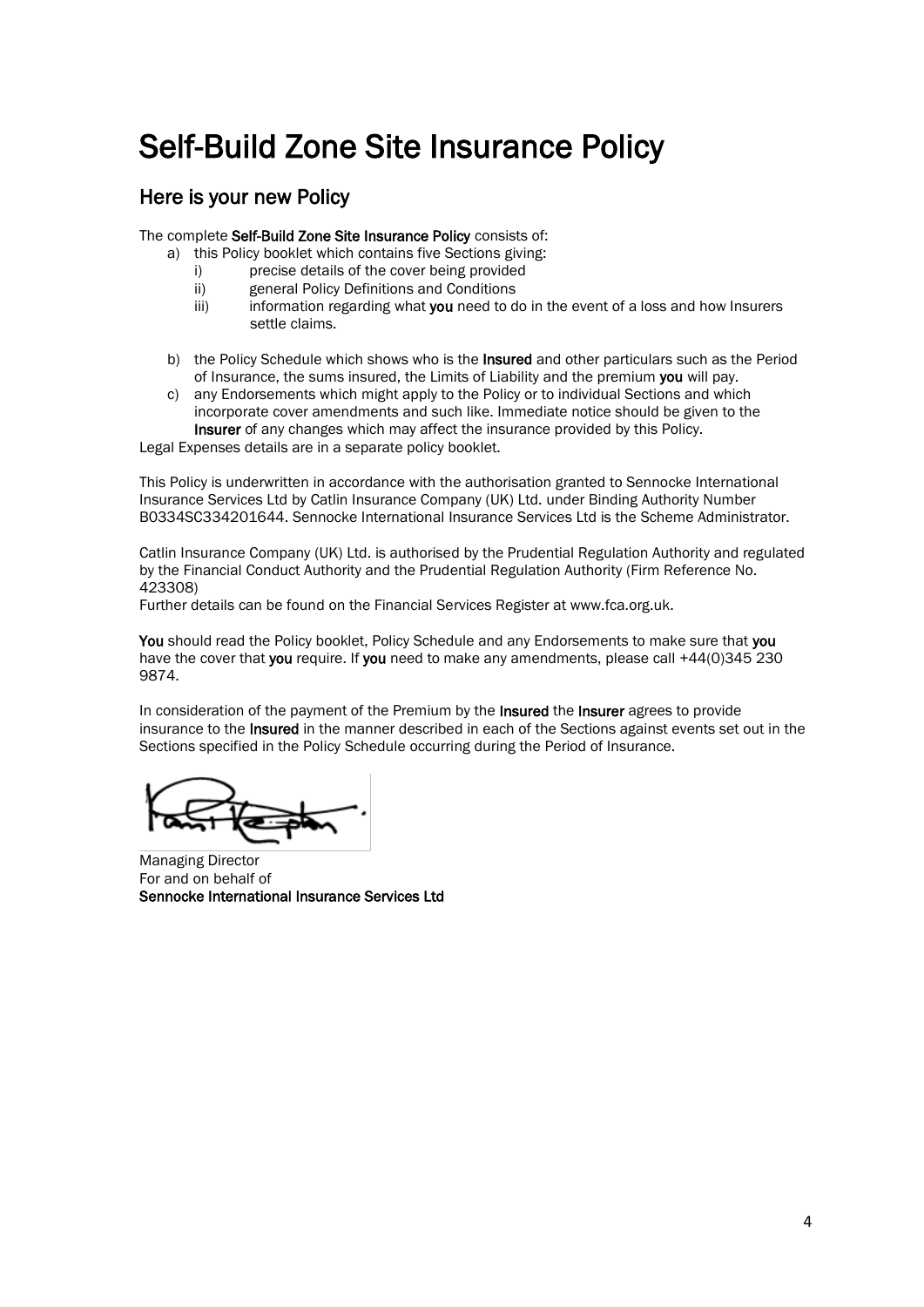## Promise of Service and Complaints

## Our Promise to You

- a) We will acknowledge complaints promptly
- b) We will investigate quickly and thoroughly
- c) We will keep you informed of progress
- d) We will do everything to resolve your complaint fairly
- e) We will learn from our mistakes and use your feedback to continually improve our service

## What to do if You have a Complaint

If you have a complaint about your insurance or the handling of a claim you should in the first instance contact Sennocke International Insurance Services Limited through whom this insurance was arranged, on +44 (0)1732 742 102 or write to us at the address below, quoting your Policy number or claim reference.

Sennocke International Insurance Services Limited 6 Pembroke Road Sevenoaks Kent TN13 1XR E-mail: customerservices@selfbuildzone.com

Sennocke International Insurance Services Limited is Authorised and Regulated by the Financial Services Authority.

If you are unable to resolve the situation you may refer the matter to:

Compliance Officer Catlin Insurance Company (UK) Ltd. 20 Gracechurch Street London, EC3V 0BG Telephone Number: +44(0)207 626 0486 Email: [Catlinukcomplaints@catlin.com](mailto:Catlinukcomplaints@catlin.com)

Complaints that cannot be resolved by the Compliance Officer may in certain circumstances be referred to the Financial Ombudsman Service at:

Financial Services Ombudsman Lincoln House Lincoln Place Dublin 2 Ireland Telephone Number: 1890 88 20 90 or +353 1 6620899 (calls from outside the Republic of Ireland) Email: [enquiries@financialombudsman.ie](mailto:enquiries@financialombudsman.ie)

Further details will be provided on request and at the appropriate stage of the complaints process.

## Your Rights

Your right as a consumer to take legal action remain unaffected by the existence or use of any complaint procedures referred to above. However the Financial Ombudsman Service will not adjudicate on any cases where litigation has commenced.

Catlin Insurance Company (UK) Ltd. is covered by the Financial Services Compensation Scheme (FSCS). You may be entitled to compensation from the scheme, if they cannot meet their obligations. This depends on the type of business and the circumstances of the claim. Most insurance Contracts are covered for 100% of the first £2,000 and 90% of the remainder of the claim without any upper limit. For compulsory classes of insurance, insurance advising and arranging is covered for 100% of the claim without any upper limit You can get more information about compensation scheme arrangements from the FSCS.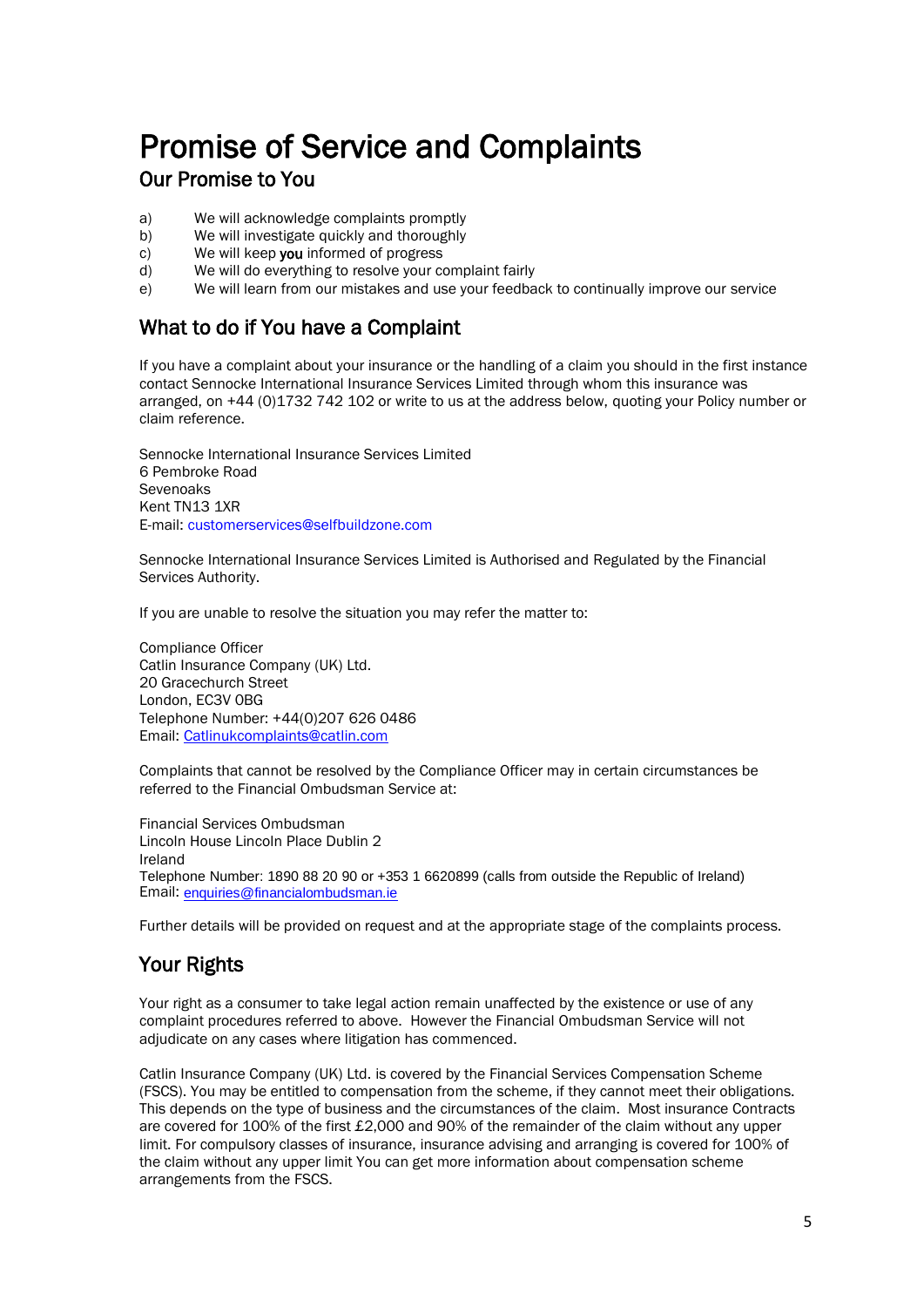The FSCS can be contacted at 10th Floor, Beaufort House, 15 St Botolph Street, London EC3A 7QU Telephone: +44(0)800 678 1100 or +44(0)20 7741 4100 E-mail: enquiries@fscs.org.uk

### About this Insurance Contract

This Policy is a legal contract between you and the Insurers. The contract is based on the information you gave when you applied for the insurance, and any subsequent information which you have supplied.

The Insurers will provide cover for the sections of the Policy shown on the Policy Schedule for the Period of Insurance subject to the Conditions and Exclusions stated.

If you do not meet your part of the contract, the Insurers may have the right not to pay a claim or reduce the amount they pay for a claim.

## Law and Jurisdiction applicable to the Policy

The parties to a contract of insurance are free to choose the law that will apply. Unless specifically agreed to the contrary this insurance shall be governed by the laws of England and Wales and subject to the exclusive jurisdiction of the courts of England and Wales.

The language of this contract of insurance will be English.

### Cooling Off Period (Consumers)

If this Policy is not suitable you are entitled to cancel, but you must inform Self-Build Zone Limited (which is deemed as informing the Insurer) in writing within fourteen (14) days of:

- buying this insurance or
- the date you receive the insurance documentation.

## Right to Cancel

After the expiry of any Cooling Off Period the Insured has the right to cancel this Policy by writing to Self-Build Zone Limited (which is deemed as informing the Insurer) stating what date such cancellation is to be effective from.

The Insurer may cancel this Policy if the Insured does not pay the premium should the Insurers do so they will give fourteen (14) days written notice.

## The Policy Schedule

The schedule is part of this insurance and contains details of you, the Contract, the sums insured, the period of insurance and the Sections which apply.

## The Policy

The Policy is evidence of your contract of insurance with the Insurer and includes the Policy document, the Policy Schedule and any endorsements attached or issued with it.

### Endorsement

A variation in the terms and Conditions (or change of details) of the Policy.

## Period of Insurance

The period beginning with the Effective Date shown in the Policy Schedule and ending with the Expiry Date and any other period for which the **Insurer** has accepted your premium.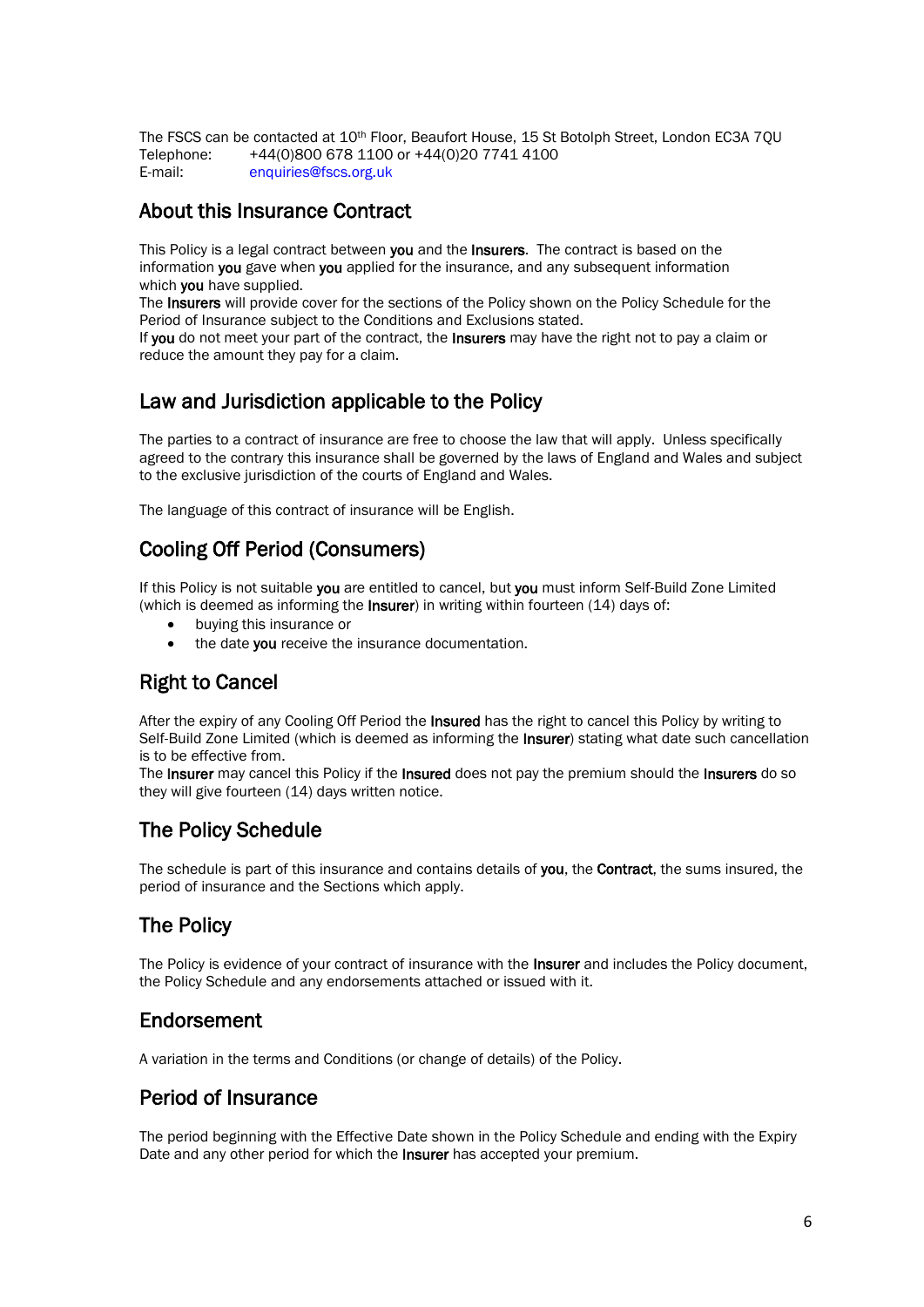## **Definitions**

## Applicable to the whole Policy (unless specified) wherever these words appear in bold letters

Wherever the following words appear in **bold** in this insurance they will have the following meanings:

#### Insured/You

Shall mean the person or persons named as such in the Schedule.

#### Insurer

Shall mean Catlin Insurance Company (UK) Ltd.

Bodily Injury (only applicable to Section Three – Personal Accident and Section Four – Broken Bones) Shall mean an injury which is caused by accidental means and which within twenty four (24) months from the date of the accident results in the Insured Person's Death, Loss of Eye, Loss of Limb or Permanent Total Disablement

#### Completion

Shall mean the completion of the Works as certified by the Supervising Construction Consultant and set out in the **Contract** and/or the physical completion of the Self-Build Home to the standards required and certified under statutory Building Regulations and Building Control, if applicable. Occupancy of the home does not in itself constitute completion if prior to completion of the Works.

#### **Contract**

Shall mean the erection of or alteration or extension or conversion to property or properties at the address specified in the Schedule.

Damage (only applicable to Section One – Construction Works and Section Five – Personal Possessions)

Shall means physical loss of or physical damage to or destruction of the Property Insured.

#### Direct Transit

Shall mean and be limited to conveyance of the Insured Property directly to or from the Site of the Contract, any Supplier or Works to which this Policy applies including Loading on to and Unloading from the transport vehicle, including any storage en-route, but this shall not include: -

- a) any transit where the Site of the Contract or Supplier or Works is not the direct destination or starting point of such transit
- b) any transit which includes an overnight stoppage unless necessitated solely due to the duration of such transit

#### Estimated Professional Reinstatement Cost

Shall mean the Estimated Valuation of all Works to be carried out by the Supervising Construction Consultant - or the Estimated Professional Reinstatement Valuation of the Works to be carried out - or the Estimated Contract Price at the commencement date of the Contract or Works.

#### Existing Structure

Shall mean any existing structure on or adjacent to the site of the **Contract** for the purposes of the execution of the Works, but notwithstanding anything to the contrary excluding outbuildings, ancillary buildings or any boundary walls, unless specifically named and identified in the Policy Schedule.

#### Free Materials

Shall mean and be limited to any materials supplied by or provided to the Insured for inclusion in the Works for which the Insured is responsible the value of which will not be included in the final valuation of the Works carried out or Final Contract Price and which are not otherwise excluded from this Policy.

#### High Radioactivity Zone

Shall mean for nuclear power stations and reactors the vessel or structure which immediately contains the core (including its supports and shrouding) and all the contents thereof the fuel elements the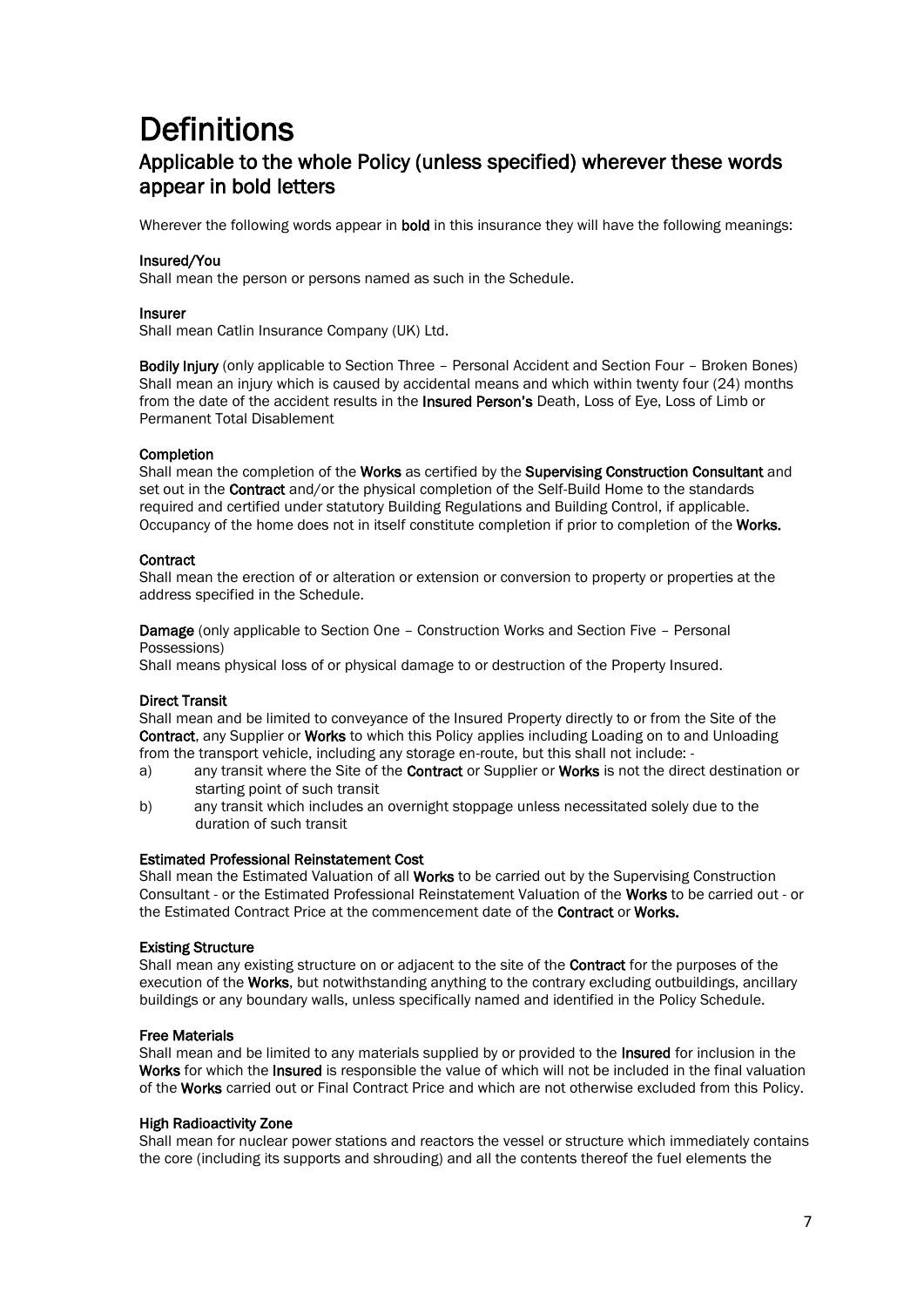control rods and the irradiated fuel store and for non-reactor nuclear installations any area where the level of radioactivity requires the provision of a biological shield.

Hazardous Pursuit or Pastime (only applicable to Section Three - Personal Accident and Section Four – Bone Fracture)

Shall mean abseiling, caving, crewing of tall ships, diving, flying (piloting private or small aircraft, hand gliding or helicopters), motor cycling (as a driver or passenger), mountaineering, parachuting, potholing, quad biking, racing of any kind (other than on foot), rock or cliff climbing, white or black water rafting or canoeing or any sports as a professional.

Insured Person (only applicable to Section Three – Personal Accident and Section Four – Bone Fracture)

Shall mean the Insured or immediate family member living with them.

Immediate Family Member (only applicable to Section Three – Personal Accident and Section Four – Bone Fracture)

Shall mean the spouse, civil partner, common law partner, father, mother, grandfather, grandmother, stepfather, stepmother, son, daughter, grandson, granddaughter, stepson, stepdaughter, brother, sister, half brother, half sister or any adopted or fostered children of the **Insured** who live with the Insured.

#### **Offshore**

Shall mean any visit to or work on any offshore rig installation or platform. Offshore shall commence at the time of embarkation onto a conveyance at the point of final departure to an offshore rig installation or platform and continue until the time of disembarkation from a conveyance onto land on return from an offshore installation rig or platform.

#### Proposal

Shall mean any information provided by the Insured in connection with this Policy and any statement or declaration made in connection therewith.

#### Supervising Construction Consultant

Shall mean a Person or Persons with the following United Kingdom qualifications:

| FRICS, ARICS        | (Fellow or Associate of the Royal Institution of Chartered Surveyors),                  |
|---------------------|-----------------------------------------------------------------------------------------|
|                     | F.I.Struct.E, M.I.Struct.E (Fellow or Member of the Institute of Structural Engineers), |
| FCIOB, MCIOB        | (Fellow or Member of the Institute of Building),                                        |
| FASI, MASI          | (Fellow or Member of the Architects and Surveyors Institute),                           |
| FB Eng., MB Eng.    | (Fellow or Member of the Association of Building Engineers),                            |
| <b>MBIAT</b>        | (Member of the British Institute of Architectural Technologists),                       |
| ARB                 | (Architect registered with the Architects Registration Board),                          |
| CRIBA, ARIBA, FRIBA | (Member, Associate or Fellow of the Royal Institute of British Architects),             |
| FICE, MICE          | (Fellow or Member of the Institute of Civil Engineers)                                  |
| FSVA, ASVA          | (Fellow or Associate of the Institution of Valuers and Auctioneers)                     |
|                     |                                                                                         |

#### Territorial Limits

Shall mean Republic of Ireland, England, Wales, Scotland, Northern Ireland, the Isle of Man and the Channel Islands

#### **Terrorism**

Shall mean an act including but not limited to the use of force or violence and or the threat thereof by any person or group of persons whether acting alone or on behalf of or in connection with any organization(s) or government(s) committed for political religious ideological or similar purposes including the intention to influence any government and or to put the public or any section of the public in fear.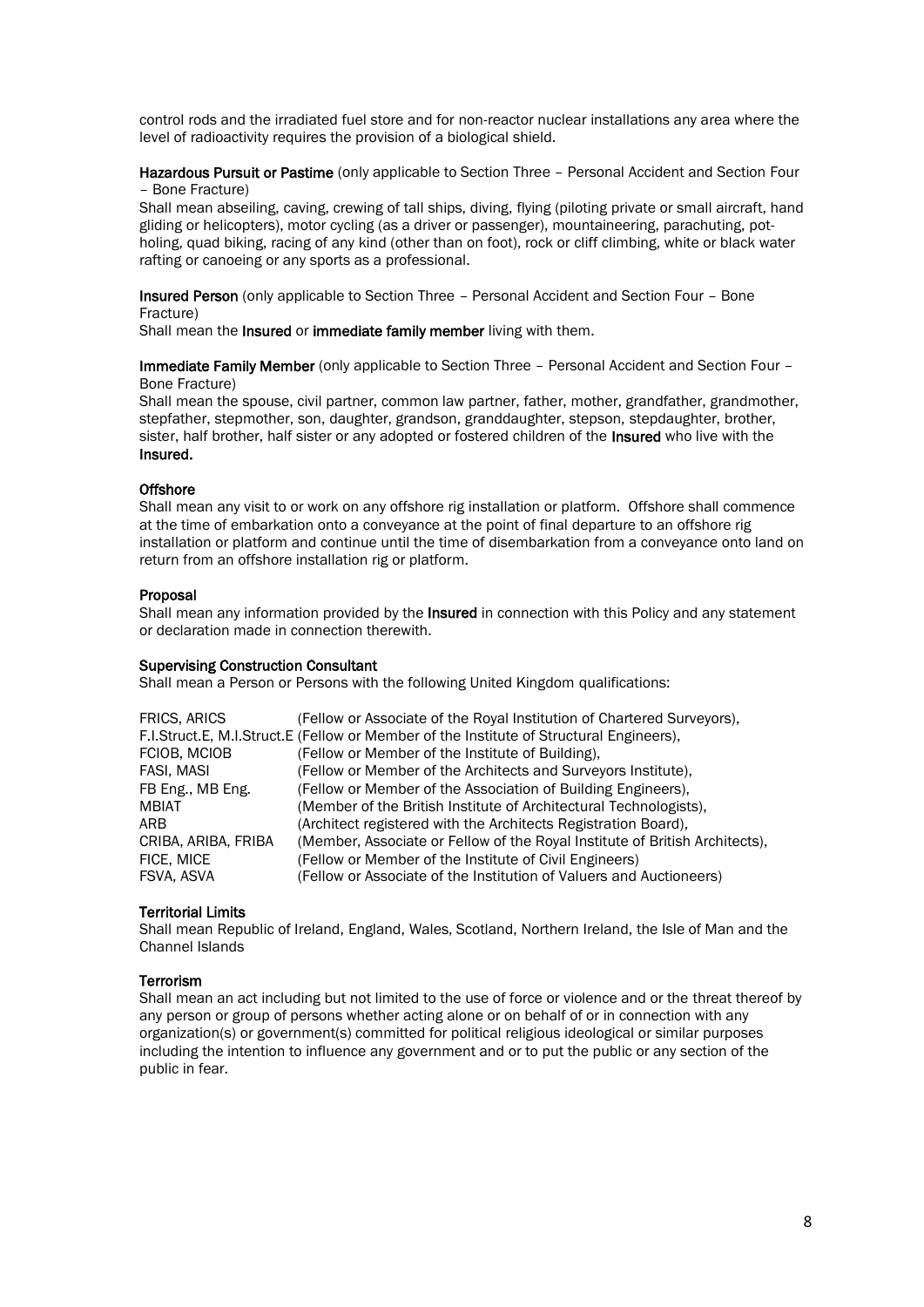#### Unattended Vehicle

Shall mean and be limited to a vehicle with no one in charge keeping it under observation and able to observe any attempt to interfere with it with a reasonable prospect of preventing any unauthorised interference.

Winter Sports (only applicable to Section Three – Personal Accident and Section Four – Bone Fracture) Shall mean any type of blading, boarding, glacier walking, ice hockey, karting, sleighing, sledding, sledging, skating, skiing, tobogganing, tubing, winter walking using snow shoes or crampons & ice picks or any winter sports as a professional.

#### Works

Shall mean all work executed or in the course of execution by the Insured in the performance of the Contract and materials for incorporation therein and all Plant, Tools, Equipment and Temporary Buildings or any other property on or adjacent to the Site of the **Contract** for the purposes of the execution of the Works.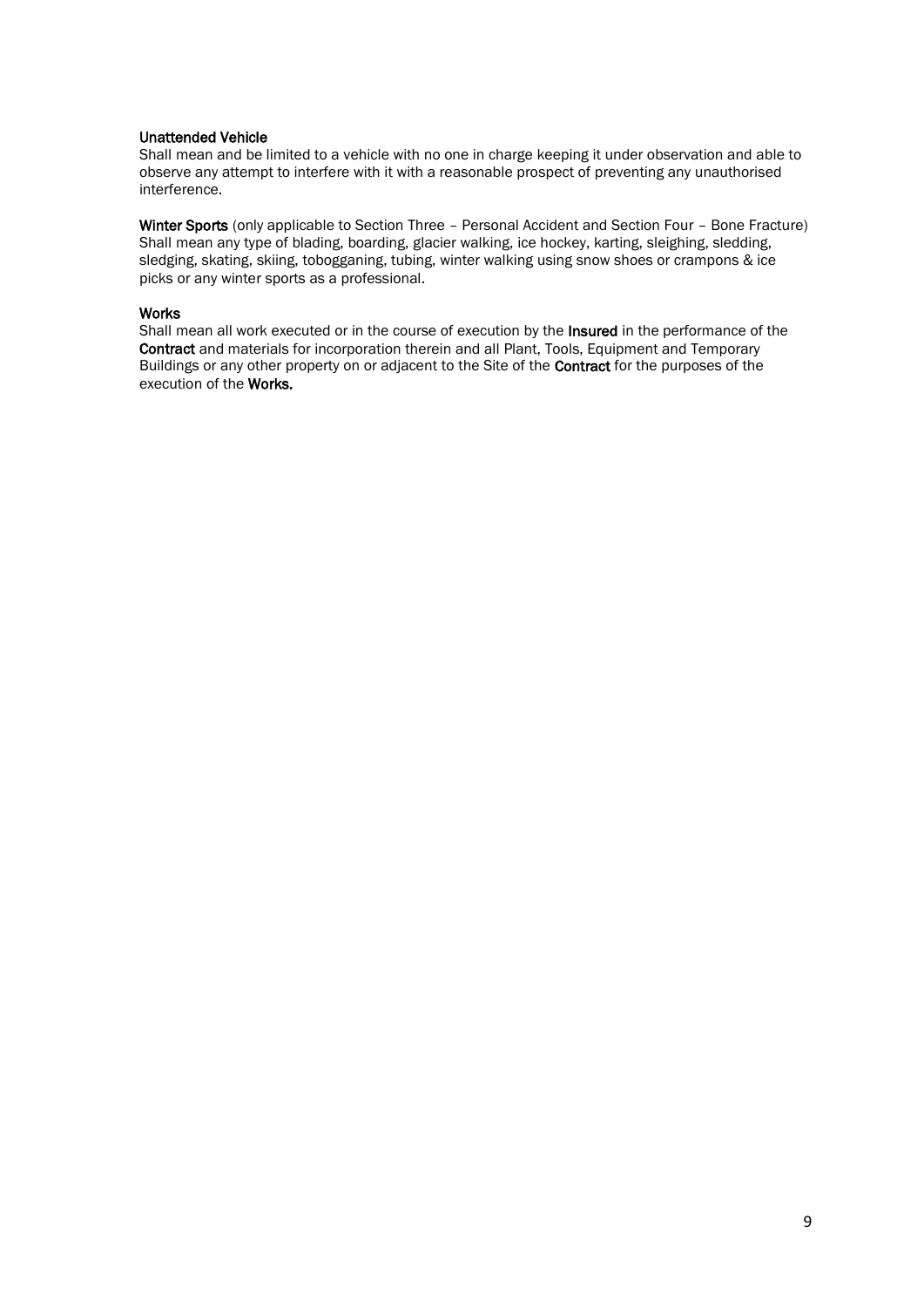## General Exclusions

The Insurer shall not cover:

#### 1 Biological or Chemical Materials

Any loss, damage, cost or expense of whatsoever nature directly or indirectly caused by, resulting from or in connection with the actual or threatened malicious use of pathogenic or poisonous biological or chemical materials regardless of any other cause or event contributing concurrently or in any other sequence thereto.

#### 2 Terrorism

Any damage or loss resulting from damage occasioned by or happening through or in consequence directly or indirectly of: -

- a) Terrorism regardless of any other cause or event contributing concurrently or in any other sequence to the loss, and
- b) Civil Commotion in Northern Ireland

This Policy also excludes damage or loss resulting from damage directly or indirectly caused by resulting from or in connection with any action aimed in controlling preventing suppressing or in any way relating to an act of Terrorism.

#### 3 War

Any damage caused by war, invasion, act of foreign enemy hostilities (whether war be declared or not), civil war, rebellion, revolution, insurrection or military or usurped power.

#### 4 Radioactivity

Any loss of or damage to any property whatsoever, or any loss or expense whatsoever resulting or arising therefrom, or contributed to by or arising from:

- a) ionising radiation or contamination by radioactivity from any nuclear fuel or from any waste from the combustion of nuclear fuel
- b) the radioactive toxic explosive or other hazardous properties of any explosive nuclear assembly or nuclear component thereof.

#### 5 Sonic Bangs

Loss or damage directly occasioned by pressure waves caused by aircraft and other aerial devices travelling at sonic or supersonic speeds.

#### 6 Offshore Activities

Any loss, damage or indemnity caused or occurring offshore.

#### 7 Existing or Deliberate Damage

Any loss or damage caused:

- before the start of the Insurance
- deliberately by the **Insured**
- deliberately by any immediate family member
- deliberately by any contractor.

#### 8 Additional Exclusions

Any loss or damage caused by or due to:

- confiscation detention retention or seizure by customs or under the order of any government, public or local authority
- wear and tear, action of vermin or insects, depreciation, atmospheric or climatic conditions or gradual deterioration
- mechanical or electrical failure, breakdown or burn out
- any process of cleaning, washing or restoring, repairing or alteration.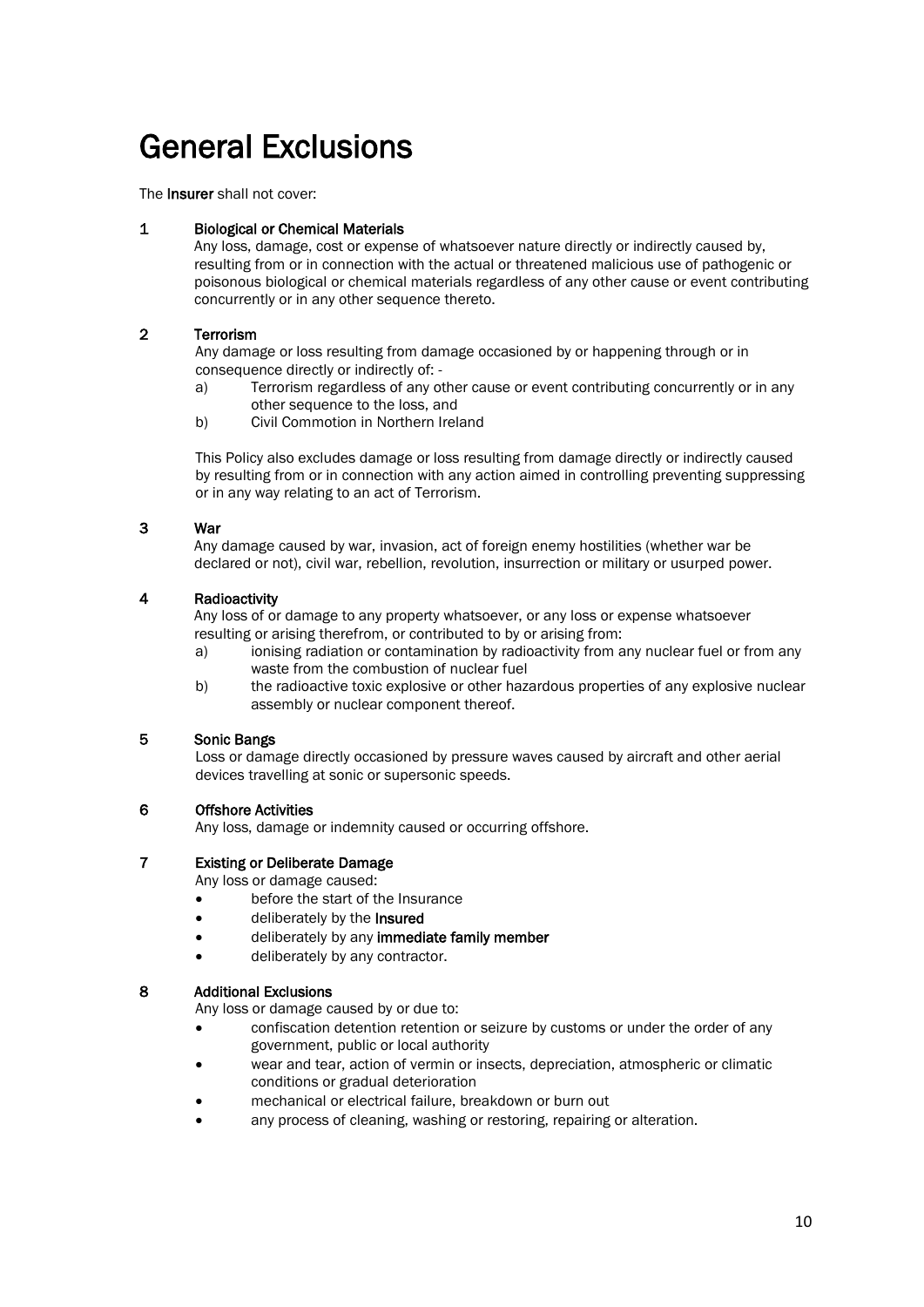# General Conditions

#### 1 Identification

This Policy, Schedule, Sections, Special Clauses and Endorsements shall be read together as one document and unless specifically stated to the contrary where any word or expression has been given a specific meaning that word or expression shall take the same meaning throughout this Policy.

#### 2 Observance of Conditions

Observance and compliance with the terms, exclusions and conditions of this Policy by the Insured and the truth of the statements in any Proposal (which shall be the basis of this Policy) made by the Insured shall be a condition precedent to any liability of the Insurer to make any payment under this Policy.

#### 3 Reasonable Care

The **Insured** shall at their own expense take all reasonable care:

a) to prevent, or if unable to prevent to minimise any event which may give rise to a claim under this Policy

b) to ensure the site of the **Contract** and the plant are maintained in safe and proper order and repair

c) in the selection and supervision of all contractors or other persons who may be involved in the Contract

d) to comply with all statutory and other obligations and regulations imposed by any authority

e) to make good or remedy any defect or danger which becomes apparent and take such additional precautions as the circumstances may require.

#### 4 Alteration of Risk

If any change shall occur materially varying the facts existing at the commencement of the Period of Insurance or if any defects or conditions of working are discovered which render the risk more hazardous than is usual then the Insured shall forthwith notify the Insurer and in the meantime take such additional precautions as the Insurer or circumstances may require and continue to act as though uninsured, protecting all interested parties.

The Insured is required to notify the Insurer as soon as reasonably practicable of all material facts or alterations in the risk which come to their knowledge or arise during the currency of this Policy and the Insurer reserve the right to amend the terms and conditions of the Policy.

#### 5 Adjustment

If the Premium for any part of this Policy has been calculated on any estimates given by the Insured then the Insured shall keep an accurate record containing all relevant particulars and shall at any reasonable time allow the **Insurer** to inspect such record.

#### 6 Suspension of Cover

The Insurer may at any reasonable time inspect the Site of the Contract and in the event of any defect or danger being apparent the **Insurer** may give written notice to the **Insured** when all liability of the Insurer arising from such defect or danger shall be suspended within a specified period of time, usually seven (7) days. If action is not taken to rectify such defect or danger the Insurer at their option may invoke their right to cancel this Policy.

#### 7 Reinstatement of Sum Insured

In consideration of the Sum Insured under Section 1 not being reduced by the amount of any loss the Insurer can request that the Insured shall pay the appropriate additional Premium on the amount of the loss from the date thereof to the date of the expiry of the Period of Insurance and the Insured agrees to comply with any recommendations or other measures that the Insurer may require to reduce the risk of further loss or damage.

#### 8 Abandonment

No Property may be abandoned to Self-Build Zone Limited, Sennocke International Insurance Services Limited or to the **Insurer.**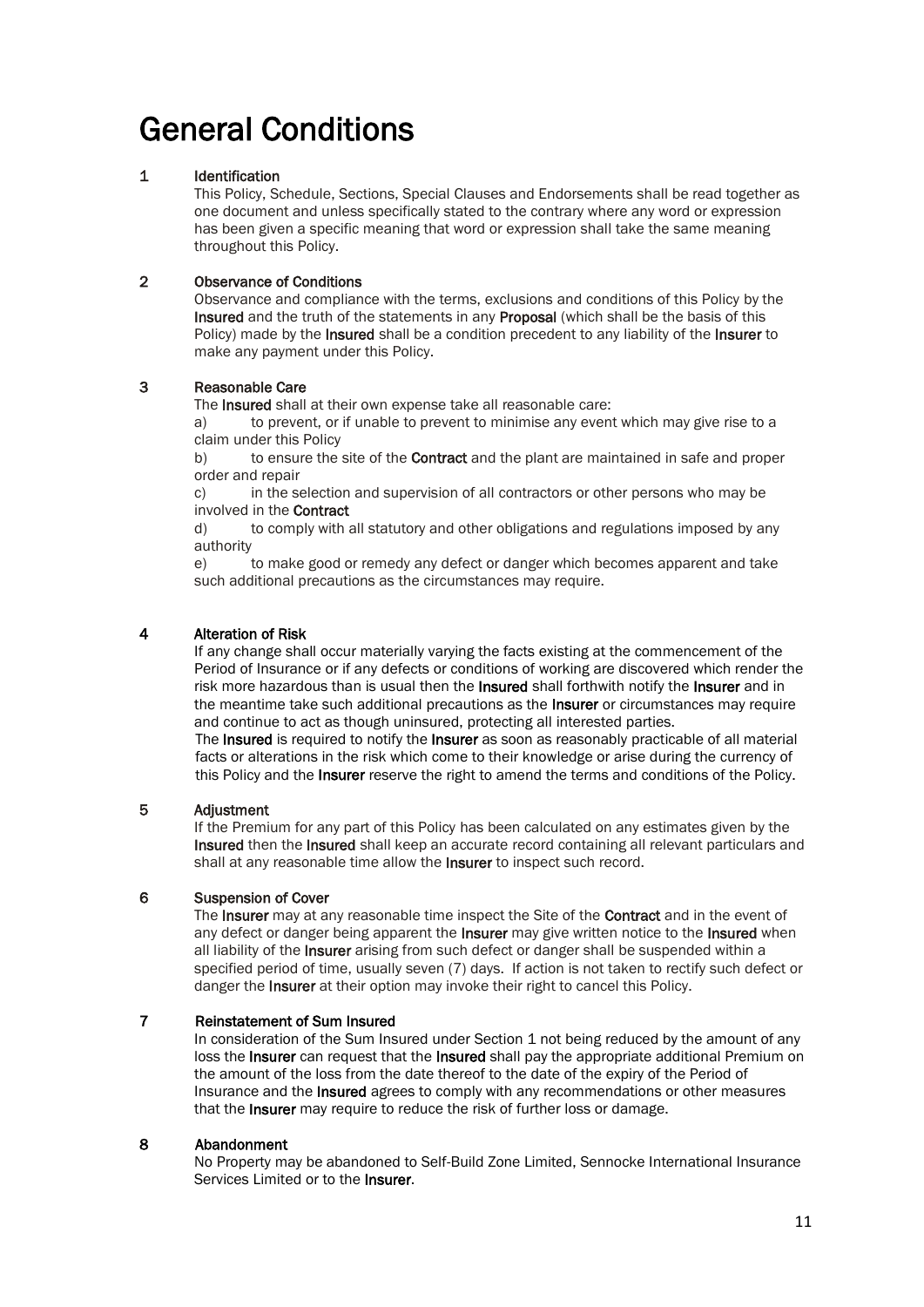#### 9 Contribution

If at the time of any event which may give rise to a claim under the Policy:

- a) a valid claim can be made under any other insurance, warranty, guarantee or Contractual undertaking in respect of that event, or
- b) the Insured is entitled to claim any statutory compensation or damages, indemnity under this Policy is limited to any loss not covered in (a) or (b) above and shall not be called into contribution.

#### 9 Premium Payment

No Policy will be in force unless the premium has been paid in cleared funds to Sennocke International Insurance Services Limited.

#### 10 Cancellation

The Insured can cancel this Policy giving fourteen (14) days notice in writing to the Insurer. The Insured may be entitled to a refund of a proportionate part of the premium as long as the Insured has not made a claim.

The Insurer can cancel this Policy by giving fourteen (14) days written notice to the last known address of the Insured. In the event of cancellation, the Insurer will refund the premium paid for the rest of the Period of Insurance as long as the **Insured** has not made a claim.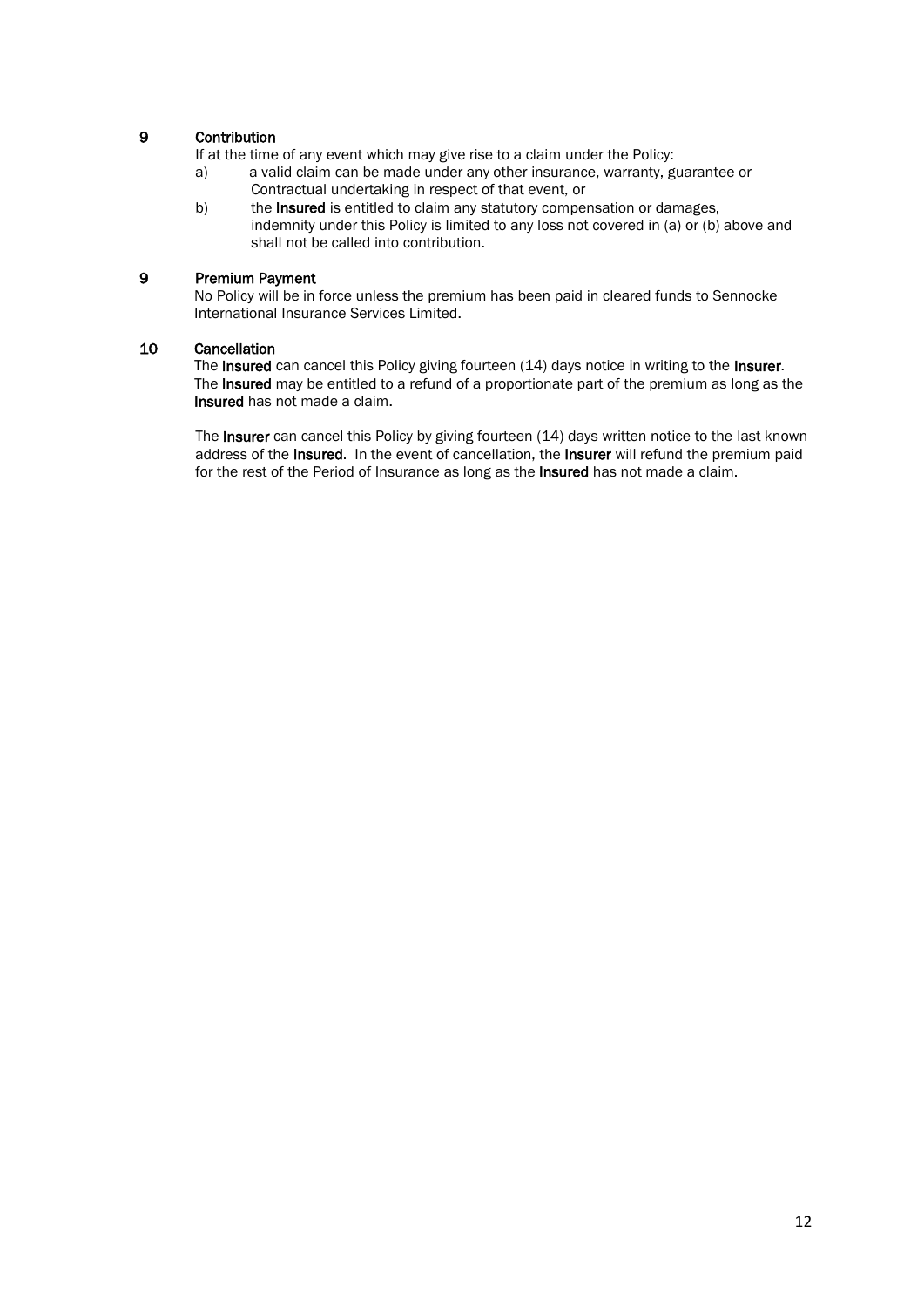## Claims Conditions

#### TELEPHONE NUMBER: +44(0)345 230 9874 (9am – 5pm Monday to Friday) 24 hour and weekend emergency contact +44(0)20 7608 1334

If anything happens which might lead to a claim, what you must do depends on what has happened. The sooner you tell us, the better. In some cases, there are other people you should contact first.

#### 1 Notice of Claims

- a) In the event of any occurrence which may give rise to a claim under this **Policy**, the Insured shall as soon as possible give notice thereof by telephone or email to Self-Build Zone and provide full details and as far as practicable there shall not be any alteration or repair until the **Insurer** shall have had an opportunity of inspecting. Every claim notice, letter or writ process or other document served on the Insured shall be forwarded to Self-Build Zone and/or the **Insurer** immediately on receipt. Notice in writing shall also be given immediately to the **Insurer** by the **Insured** of any impending prosecution inquest or fatal inquiry in connection with any such event
- b) In the case of theft, loss or wilful damage to the Insured Property the Insured shall give notice to the police and render all reasonable assistance in causing the discovery and punishment of any guilty person and in tracing and recovering such Insured Property
- c) In the event of someone is holding you, or any other person who may be entitled to claim under this policy responsible for an injury, or damage to their property, tell us immediately
- d) In no case shall the Insurer be liable for any loss of or damage to the Insured Property not notified to the Insurer within three (3) calendar months after the event.

#### 2 Admission of Liability

The Insured shall make no admission of liability or offer promise of payment without the written consent of the Insurer.

#### 3 Diminution of Loss or Damage

The Insured shall carry out and permit any action to be taken which may be reasonably practicable to diminish any loss or damage and at the request and expense of the Insurer do and co-operate with any measures that may be reasonably required.

#### 4 Control of Claims

The **Insurer** shall be entitled, if they so desire, to take over and conduct in the name of the Insured the defence or settlement of any claim or to prosecute in the name of the Insured for the Insurer's own benefit any claim for damages or indemnity or otherwise. The Insurer shall have full discretion in the conduct and control of any proceedings and in the settlement of any claim against the Insured and the Insured shall give all such assistance as the Insurer may require. The **Insured** shall at the request of and at the expense of the **Insurer** do and concur in doing and permit to be done all such acts and things as may be necessary or reasonably required by the Insurer for the purpose of enforcing any rights and remedies or of obtaining relief or indemnity from other parties to which the Insurer shall be or would become entitled or subrogated upon its paying for or making good any loss or damage under this Policy whether such acts and things shall be or become necessary or required before or after their indemnification by Insurer. The Insured shall not accept any payment nor make nor accept any settlement or arrangement in respect of any loss or damage without the written consent of Insurer. Any waiver of rights shall be at the expense of the Insured.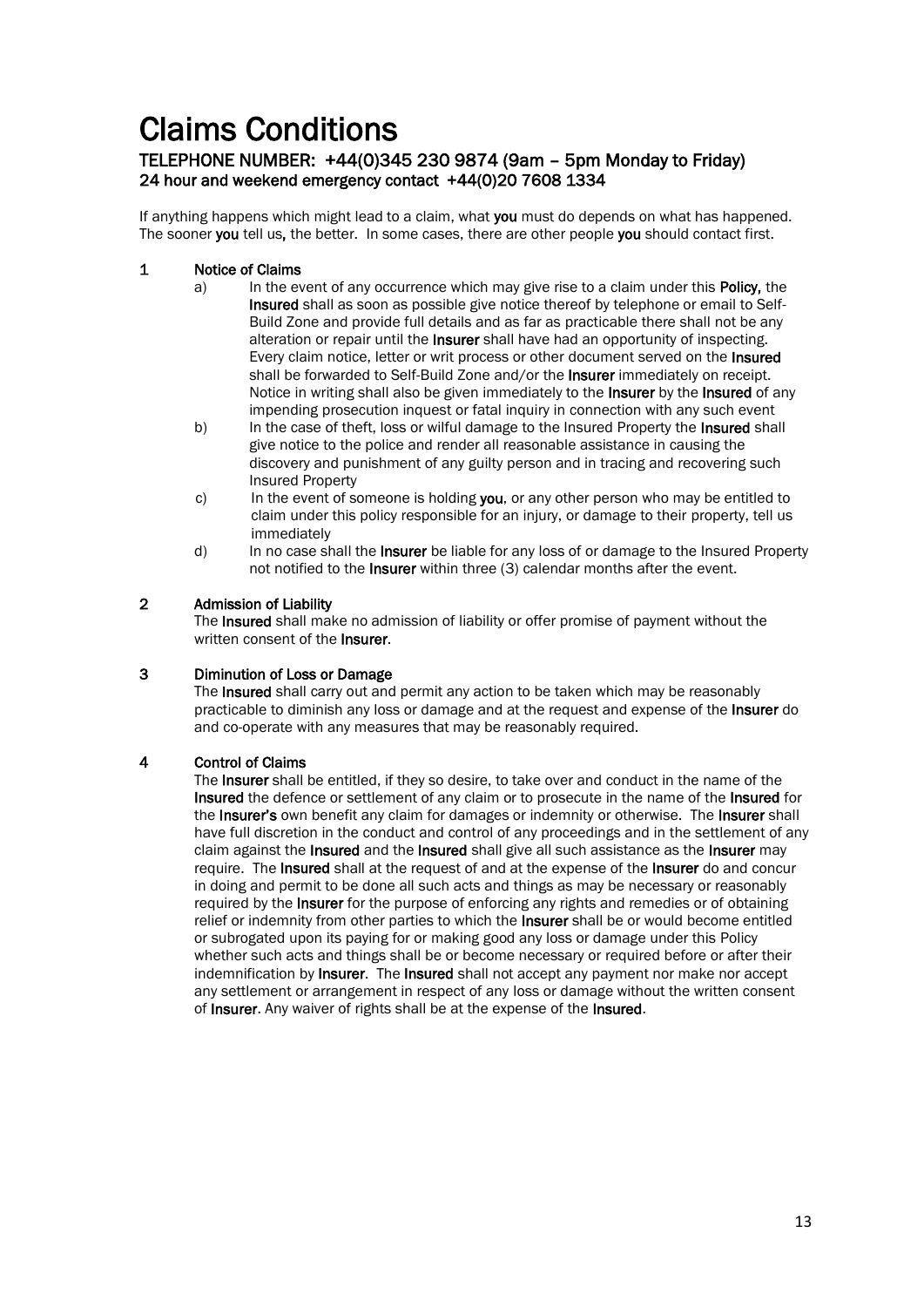#### 5 Waiver of Subrogation Rights

Where the **Contract** or **Works** are undertaken in accordance with any of the Joint Contracts Tribunal Standard Forms of Building Contract incorporating the 1986 Amendments to the Insurance and Related Liability Provisions or the Royal Institute of the Architects of Ireland (RIAI) or the Institute of Engineers of Ireland and/or Engineers Ireland (IEI) or the equivalent thereof it is agreed that in respect of loss or damage caused by any of the Specified Perils (as defined in such JCT or RIAI or IEI Standard Forms of Building Contract) to the **Works** executed and unfixed materials and goods placed on or to the Works and intended for incorporation therein the Insurer will not pursue any rights of subrogation against any nominated sub-contractor.

#### 6 Insurer's Rights to methods of Settlement

The Insurer may at their option repair reinstate or replace any property lost or damaged or pay the amount of the loss or damage in money. The **Insurer** shall not be responsible for the cost of any alterations, additions, improvements, betterment or overhauls carried out on the occasion of a repair.

#### 7 Other Insurances

If the Insured claim under this Policy for something which is also covered by any other policy of indemnity or insurance, the **Insurer** will only pay their proportionate share of the claim. The Insured shall give the Insurer full details of such other insurance if so requested by the Insurer.

This condition does not apply to the Contingent Motor Liability cover.

#### 8 Discharge of Liability

The Insurer may pay to the Insured the maximum sum payable under this Policy in respect of any occurrence or any lesser sum for which the claim or claims arising from such occurrence can be settled and the Insurer shall not be under any further liability in respect of that occurrence except for the payment of Costs and Expenses of litigation incurred prior to such payment.

#### 9 Fraud

If any claim shall be in any respect fraudulent, or if fraudulent means or devices are used by the Insured or anyone acting on their behalf to obtain benefit under this Policy, all benefit hereunder will be forfeited.

#### 10 Recoveries

The Insurer is entitled to control and settle any claim and to take proceedings at their cost but in the name of the **Insured** to secure compensation from any third party in respect of anything covered by this Policy.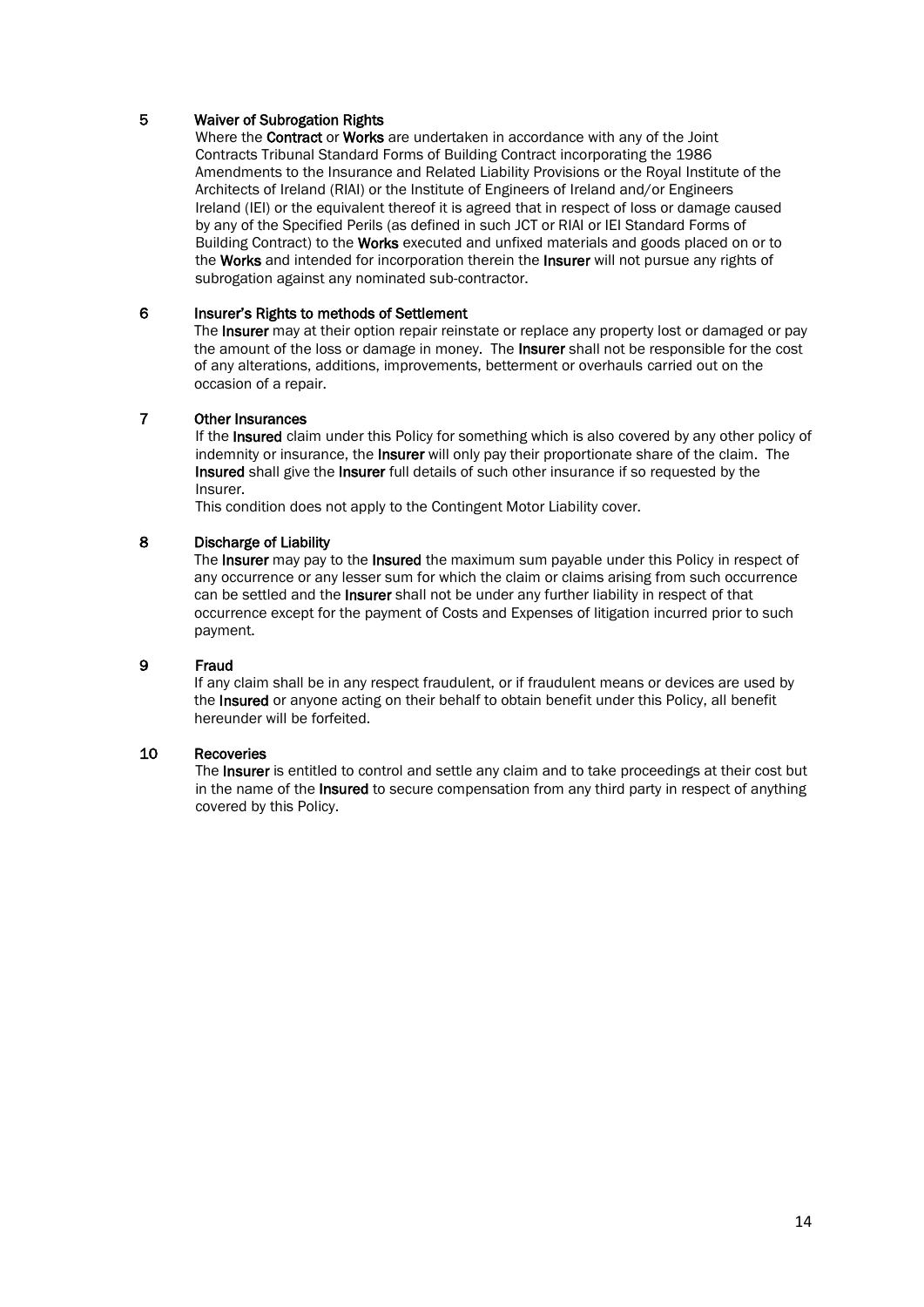## Section 1 - Construction Works **Cover**

This Section is applicable to the **Contract** specified in the Policy Schedule.

In the event of **Damage** to the Insured Property described by this Section occurring on or adjacent to the Site of the **Contract** to which this Policy applies the **Insurer** will by payment or at their option by repair reinstatement or replacement indemnify the Insured against such Damage.

Provided that such Insured Property belongs to or is the responsibility of the **Insured** and is intended for use on the Site of the **Contract** and in connection with the **Works.** 

### **Extensions**

This Section extends to include:

#### 1 Existing Property

Damage to existing Property forming all or a part of any Existing Structure when included within the Policy Schedule.

#### 2 Transit

Damage to the Property Insured whilst in Direct Transit anywhere within Great Britain, Northern Ireland, Isle of Man or the Channel Islands other than:

- a) by sea or air
- b) by any mechanically propelled vehicle under its own power
- c) any employees' tools and personal effects
- d) whilst in or on any Unattended Vehicle unless such vehicle is within a locked and secured enclosure compound or building.

#### 3 Supervising Construction Consultants Fees

Supervising Construction Consultants Fees and other Professional Fees necessarily incurred in the repair reinstatement or replacement of **Damage** to the Insured Property consequent upon Damage, (but not for preparing or adjusting any claim) not exceeding 25% of the Estimated Professional Reinstatement Cost, (including the value of Free Materials) in respect of any one incident.

#### 4 Removal of Debris

Costs and Expenses incurred by the Insured with consent of the Insurer in:

- a) removing debris
- b) dismantling and/or demolishing
- c) propping or shoring up
- d) the clearance of drains and sewers

of or at the portion or portions of property lost or damaged occurring on or adjacent to the Site of the Contract which is the subject of indemnity under this Section but the Insurer shall not be liable in respect of Costs and Expenses arising from any pollution or contamination of property not insured by this Section.

#### 5 Off-site Storage

Works, Temporary Works and Materials under Item 1 of the Policy Schedule whilst not on the Site of the Contract but intended for inclusion in the Works where the Insured or contractor is responsible under any standard printed Contract conditions, provided that the value of such materials and goods has been included in the Estimated Professional Reinstatement Cost, and the materials and goods are separately stored and identified as being designated for incorporation in the Works.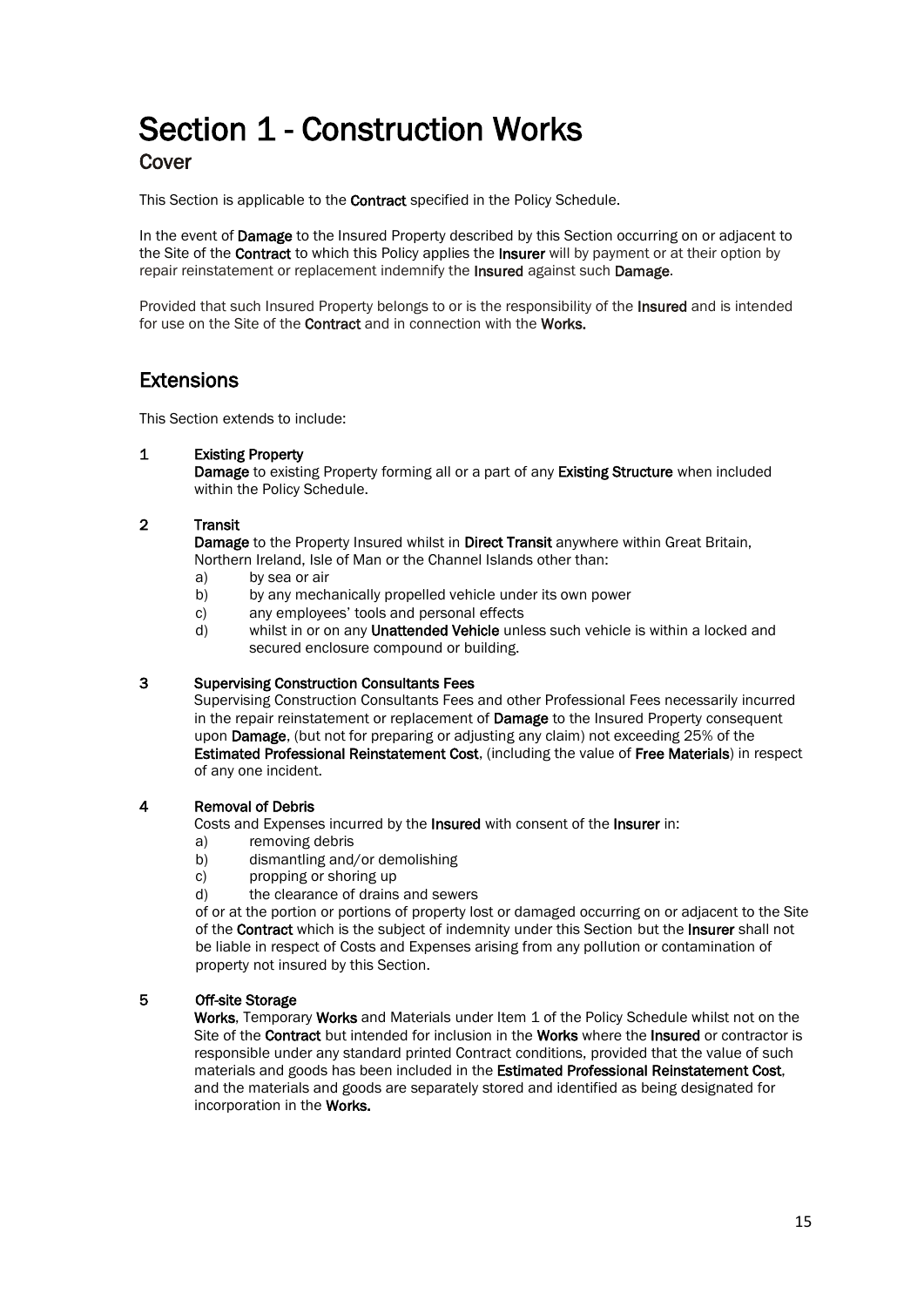#### 6 Public Authorities Clause

Additional Costs incurred following damage to the Insured Property under Item 1 of the Policy Schedule, the additional cost of reinstatement as may be incurred solely by reason of the necessity to comply with Building or other Regulations under or framed in pursuance of any Act of the Oireachtas/Parliament or with Bye-Laws of any County, City, Borough or Town Council but excluding:

- a) the cost of complying with any of the said Regulations or Byelaws:
	- i) in respect of **Damage** occurring prior to the granting of this Extension.
	- ii) under which notice has been served upon the **Insured** prior to the happening of the damage.
	- iii) in respect of undamaged property or portions of property other than foundations of that portion of the property damaged.
- b) the amount of any rate, tax, duty development or other charge or assessment arising out of capital appreciation which may be payable in respect of the property or by the owner thereof, by reason of compliance with any of the said Regulations or Bye-Laws.
- c) the work of reinstatement must be commenced and carried out with reasonable dispatch, and may be carried out wholly or partially upon another site (if the said Regulations or Bye-Laws so necessitate) subject to the liability of the Insurer under this extension not being thereby increased.

Subject to a maximum indemnity of €10,000.00 in respect of any one claim.

#### 7 Hire Charges Liability

In the event of Damage to an item of Property described under Item 4 of the Policy Schedule (liability for which has been admitted or would have been admitted but for the application of the Insured's Retained Liability) payment for hire charges for which the Insured is responsible in respect of the lost or damaged item of Property during the period in which such Property cannot be used as a result of the **Damage** 

Provided that:

- a) no liability shall attach to the **Insurer** under this Extension if at the time of the happening of the Damage the Insured is party to the Irish Contractors Plant Association, Construction Plant-hire Association or the Scottish Plant Owners Association recommended Conditions of Hire for the hire of the lost or damaged item of Property
- b) the Insurer shall not be liable for the Hire Charges accruing during the twenty-four (24) hours immediately following the occurrence of the Damage.

#### 8 Additional Costs and Expenses

In the event of **Damage** to the Property described under Item 1 of the Policy Schedule (liability for which has been admitted under this Section or would have been admitted but for the application of the Insured's Retained Liability) Additional Costs reasonably incurred by the Insured in repair reinstatement or replacement of the lost or damaged Property by way of overtime rates of wages and the cost of special delivery provided that the liability of the Insurer in respect of such Additional Costs shall not be more than 15% of the final agreed value of any claim, before the deduction of the Insured's Retained Liability.

#### 9 Immobilised Plant

In the event of constructional plant and/or equipment becoming unintentionally immobilised the necessarily incurred cost of recovery and/or withdrawal provided that such recovery or withdrawal is not necessitated solely by electrical or mechanical breakdown or derangement.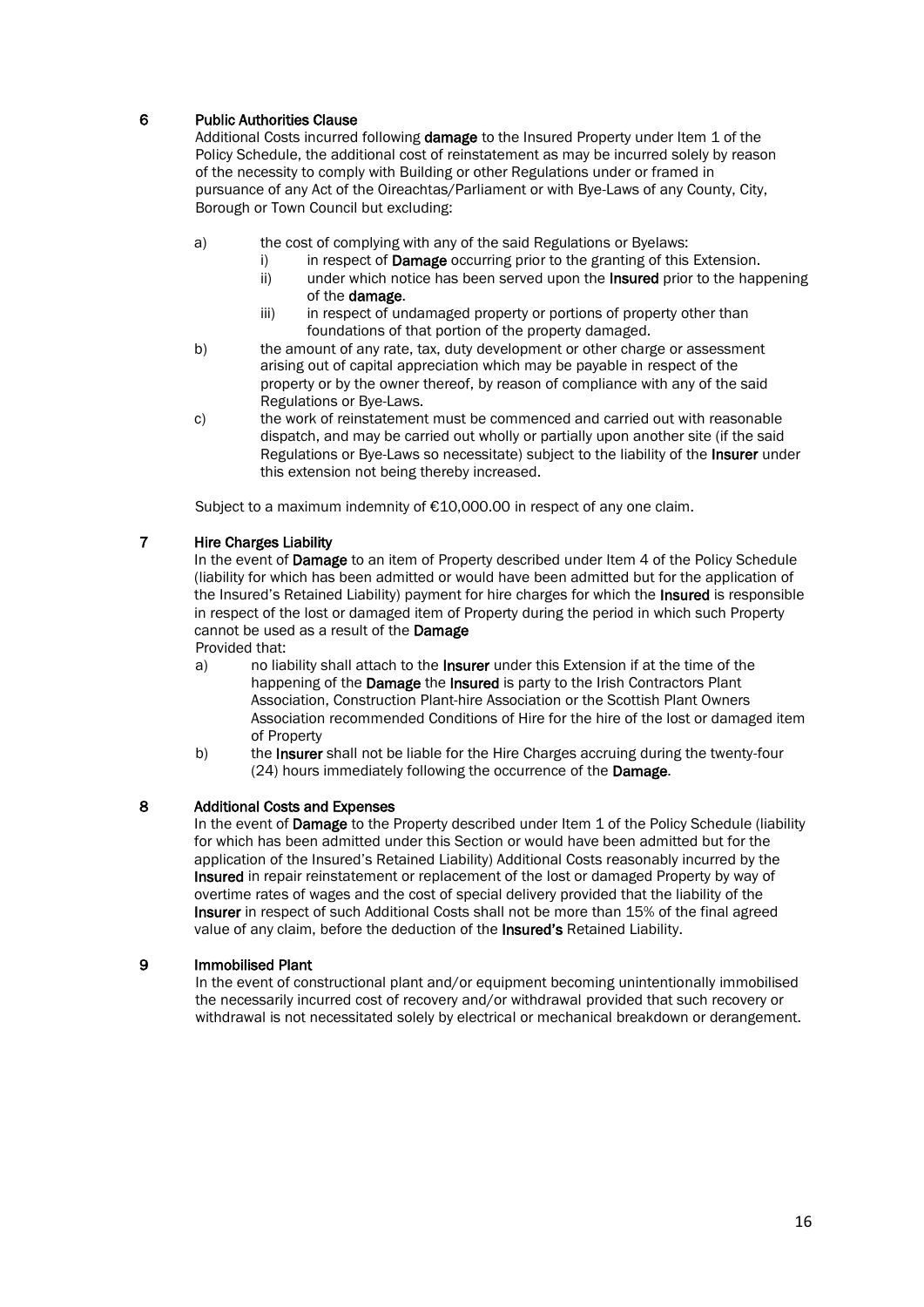# Section 1- Construction Works

## **Exclusions**

The **Insurer** shall not be liable in respect of:

#### 1 Properties Completed, taken into Use and Contract Maintenance Period Damage to any part of the Works:

- a) after such part has been completed and delivered up to the Owner, Tenant or Occupier, or
- b) after such part has been taken into full use by the Owner, Tenant or Occupier and for which a Certificate of Completion has been issued.

#### 2 Existing Property

Damage to existing property unless the Professional Reinstatement Cost of such property is included in the Policy Schedule.

#### 3 Money

Damage to Money, Deeds, Bonds, Bills of Exchange, Promissory Notes, Cash, Bank Notes, Cheques, Securities or Stamps.

#### 4 Licensed Road Vehicles

Damage to any mechanically propelled vehicle, including any trailer attached thereto, licensed for road use and for which a Certificate of Motor Insurance is required - other than a vehicle used solely as a tool of trade on the Site of the Contact.

#### 5 Mechanical Failure

Damage to construction plant due to its own mechanical failure.

#### 6 Waterborne Vessels and Aircraft

Damage to:

- a) any vessel or craft made or intended to float on or in or travel on or through water or air
- b) Plant, Tools, Equipment or other things in or on any vessel or craft except whilst in transit by inland waterway.

#### 7 Conditions of Contract

Damage to Property for which the Insured is relieved of responsibility by any Conditions of Contract.

#### 8 Defective Property

Damage to and the Costs necessary to replace, repair or rectify the Insured Property:

- a) which is in a defective condition due to a defect in design plan, specification, materials or workmanship of such Insured Property or any part thereof
- b) which is necessary to enable the replacement, repair or rectification of Insured Property excluded by 8(a) above. Exclusion 8(a) above shall not apply to other Insured Property, which is free of the defective condition and is damaged as a consequence thereof.

For the purposes of this Exclusion the Insured Property shall not be regarded as lost or damaged solely by virtue of the existence of any defect in design, plan, specification, materials or workmanship in the Insured Property or any part thereof.

#### 9 Normal Upkeep or Making Good

The cost of normal upkeep or making good.

#### 10 Pollution or Contamination

Damage caused by pollution or contamination other than that of or to the Insured Property.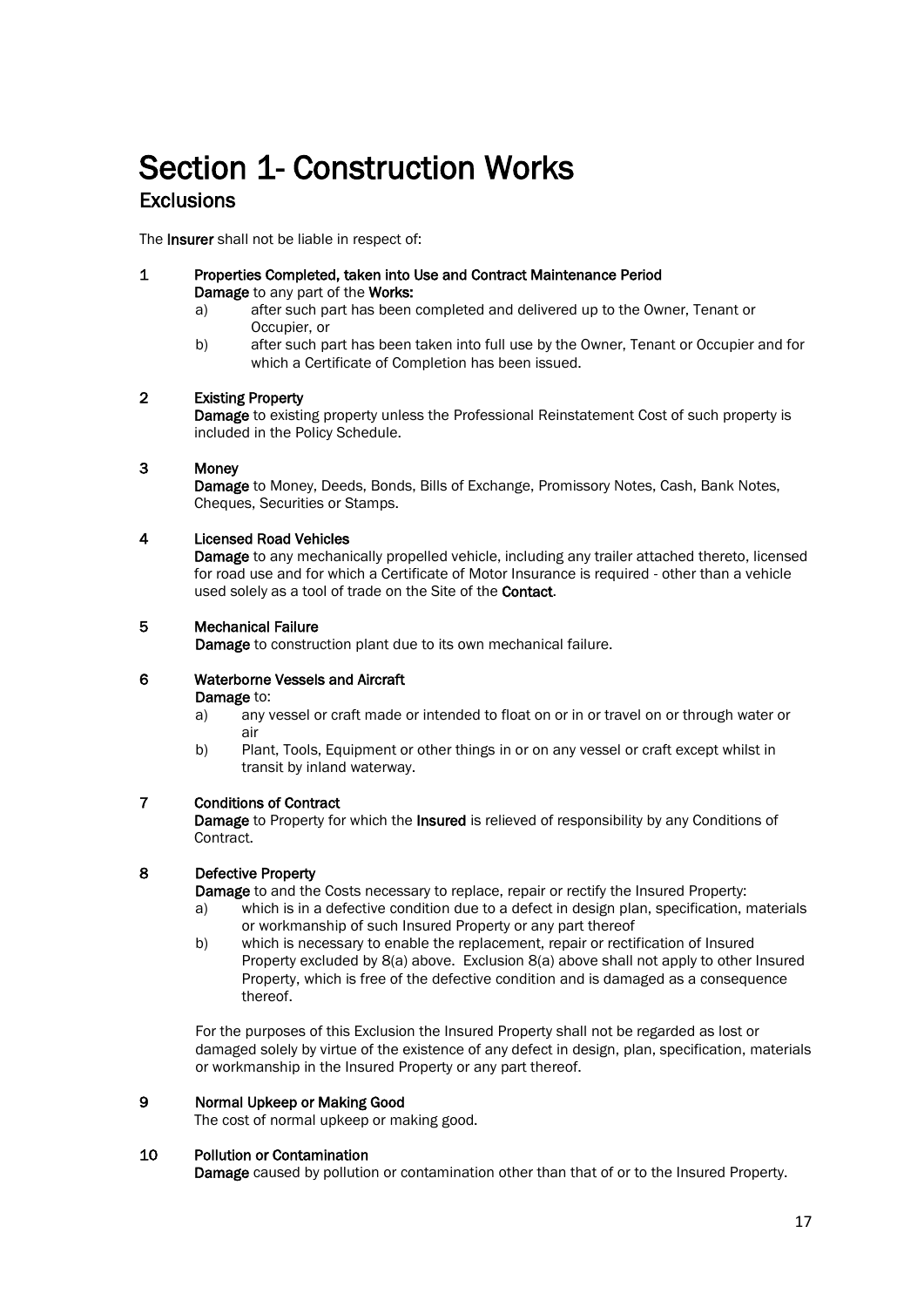#### 11 Wear and Tear Confiscation

#### Damage due to:

- a) wear and tear, rust, mildew or other gradual deterioration
- b) confiscation, nationalisation, requisition or destruction by or under the order of any Government or Public or Local Authority.

#### 12 Inventory Loss

Loss of Insured Property by disappearance or shortage which is only revealed when an inventory is made and/or is not traceable to an event.

#### 13 Fines & Penalties

Fines and/or Penalties under contract for delay, non-completion or Damage of any kind or description.

#### 14 Loss of Income or Use

Loss of income or use.

## **Conditions**

The following Conditions apply to this Section

#### 1 Cessation of Works

If from any cause work ceases on the Site of the Contract for a continuous period in excess of sixty (60) days then immediate written notice must be given to the Insurer with details of the work completed and outstanding and the Insurer on receipt of such notice may at its discretion agree continuation of this Policy at amended terms.

#### 2 Statute Inspections

The Insured shall ensure that all plant and equipment requiring Inspection under any Statute or Order is so inspected.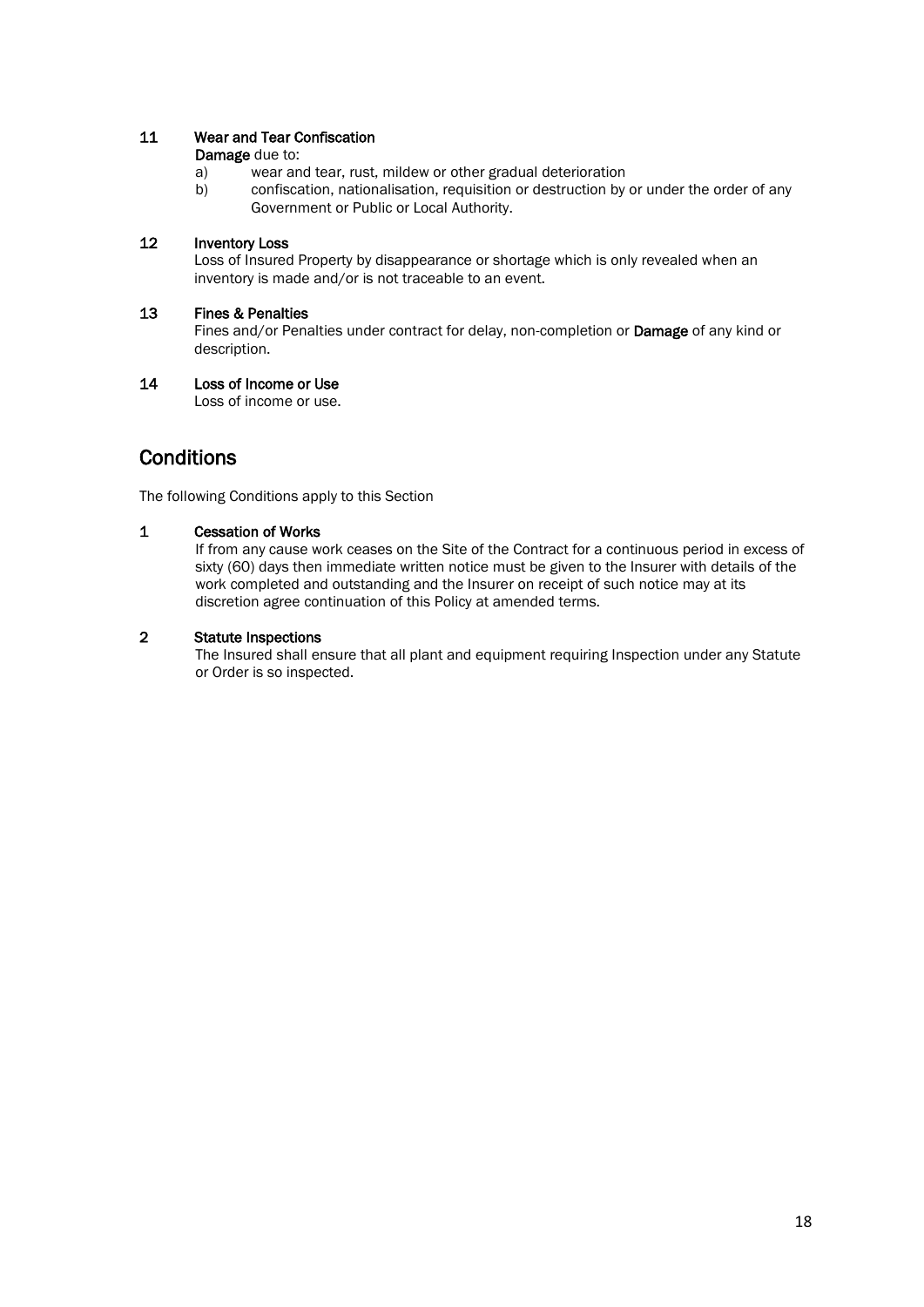# Section 2 – Liability

### Cover

The Insurer agrees, subject to the terms, Limitation, Exclusions and Conditions, to indemnify the Insured up to the Limit of Indemnity for all sums the Insured shall become legally liable to pay as Compensation including Claimants Costs recoverable from the Insured and Costs and Expenses in respect of an Occurrence to which this Section applies as stated in the Specification occurring within the Territorial Limits during the Period of Insurance and happening in the course of the Contract.

#### Additional Persons Insured

At the Insured's request the Insurer will extend indemnity to include:

- a) in the event of death of the Insured, any personal representative of the Insured in respect of liability incurred by the Insured
- b) i) any director or partner of the **Insured** 
	- ii) any person employed by the **Insured** under a Contract of Service or Apprenticeship
		- iii) any Persons Working for the Insured (as defined below) if the Insured would have been entitled to indemnity under this Section
- c) for the purposes of the Specification, Occurrence 1 and Occurrence 2 if the Insured so requests any Principal with whom the **Insured** has entered into an agreement for or including the performance of work within the Territorial Limits as far as is necessary to meet the requirements of such agreement but only in respect of injury illness disease loss or damage arising out of the performance of such work by the Insured.

## Limit of Liability

#### Any One Occurrence (Applicable to Occurrence 1 – Employers' Liability)

The Liability of the Insurer for all Compensation, Claimants' Costs, Fees, Expenses and Defence Costs, Fees and Expenses shall not exceed the amount of Indemnity in the Policy Schedule.

#### Any One Occurrence (Applicable to Occurrence 2 – Public Liability)

The liability of the Insurer for all Compensation (including Claimants' Costs, Fees and Expenses) shall not exceed the amount of Indemnity in the Policy Schedule.

Unless otherwise stated herein or endorsed hereon Defence Costs in respect of which an indemnity is provided by Occurrence 2 will be payable in addition to the amount of Indemnity.

#### Any One Period (Applicable to Occurrence 3 - Products Liability)

The liability of the Insurer for all Compensation shall not exceed in any one Period of Insurance the amount of Indemnity in the Policy Schedule.

Unless otherwise stated herein or endorsed hereon any Costs and Expenses in respect of which an indemnity is provided by Occurrence 3 will be payable in addition to the amount of Indemnity.

## **Definitions**

In respect of this Section the following Definitions apply:

#### Compensation Legal Costs Solicitors Fees

Shall mean:

- a) Monetary Compensation awarded in civil proceedings from an action brought against the Insured in a court of law within the Territorial Limits but excluding punitive aggravated and exemplary damages
- b) All Costs and Expenses of litigation incurred with the written consent of the Insurer in respect of a claim against the Insured to which the indemnity expressed in this Section applies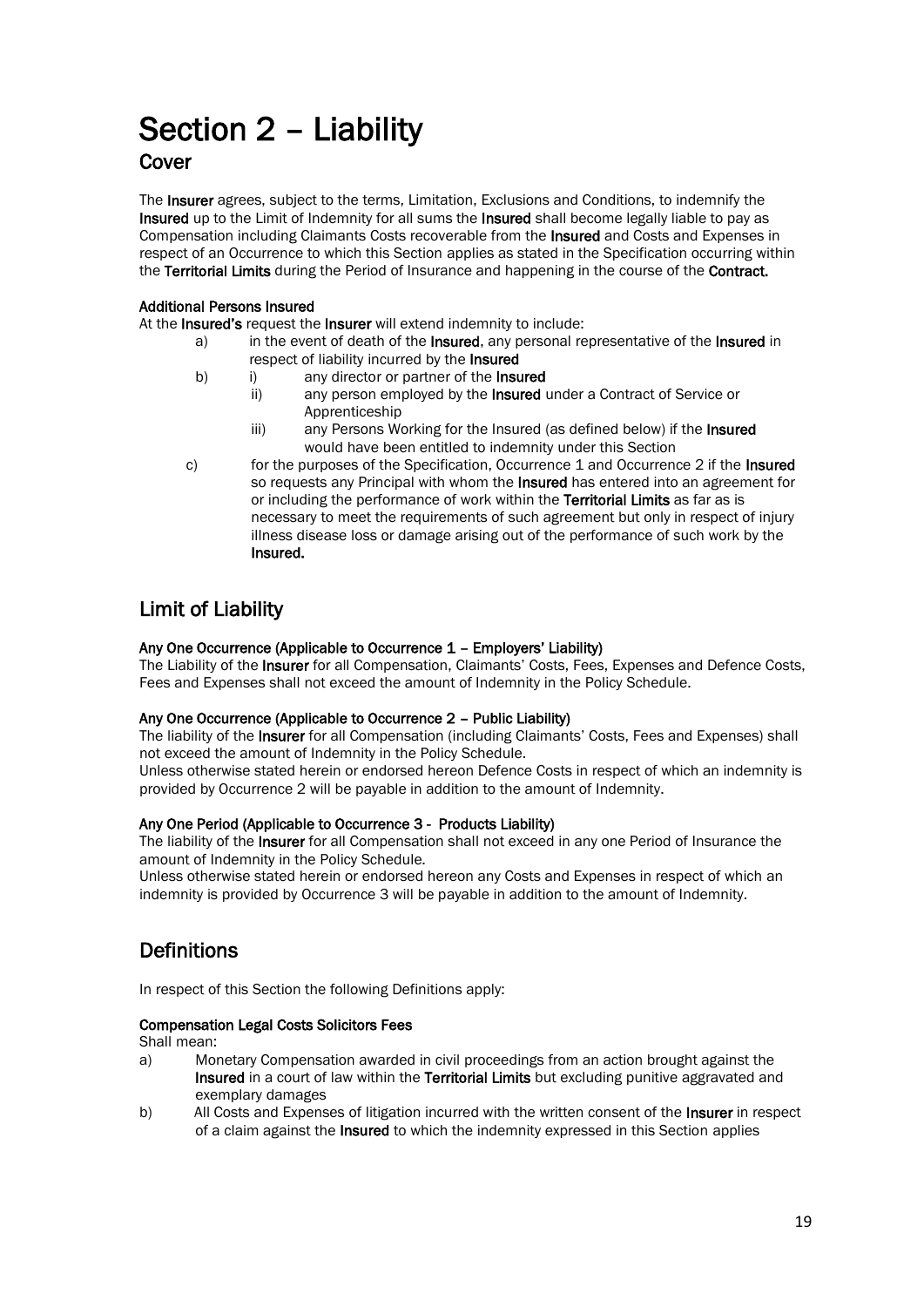- c) The payment of the solicitors fee incurred with the written consent of the Insurer for representation of the Insured at proceedings in any Court of Summary Jurisdiction arising out of any alleged breach of statutory duty resulting in any Occurrence which may be the subject of indemnity under this Section or at any Coroner's Inquest or Fatal Accident Inquiry in respect of any such Occurrence
- d) Legal Costs and other expenses incurred with the written consent of the Insurer and costs of the prosecution awarded against the Insured arising out of any prosecution of the Insured including an appeal against conviction for a breach or alleged breach during the Period of Insurance of the Safety, Health and Welfare at Work Act 2005, the Health and Safety at Work (Northern Ireland) Order 1978 or the Health and Safety at Work Act 1974 or any re-enactment of or amendment to them but the Insurer shall not be liable for any fines or penalties imposed if occurrence 1 is not Insured by this Section. If occurrence 1 is not Insured by this Section the Insurer will not indemnify the Insured against such costs and expenses in respect of prosecutions involving the health safety or welfare of any person working for the **Insured** and arising out of and in the course of their employment by the Insured.

#### Injury

Shall mean bodily injury, illness, disease or nervous shock.

#### Legal Costs

Shall mean Legal Fees and Costs reasonably and properly incurred by the solicitor, with the Insurer's prior written authority including Costs incurred by another party for which the Insured is made liable by Court Order, or may pay with the Insurer's consent in pursuit of a civil claim within the Territorial Limits arising from a Covered Occurrence.

#### Persons Working for the Insured

Shall mean any person who is a:

- a) labour master and/or persons supplied by them
- b) labour only sub-contractor and/or persons employed by labour only sub-contractors
- c) self-employed person
- d) driver and/or operator of plant hired to the **Insured**
- e) person engaged in connection with work experience or training
- f) person hired lent or borrowed by the Insured
- g) voluntary workers working for the Insured

while working for the **Insured** in connection with the **Contract** shall be deemed to be employed by the Insured under a Contract of Service or Apprenticeship.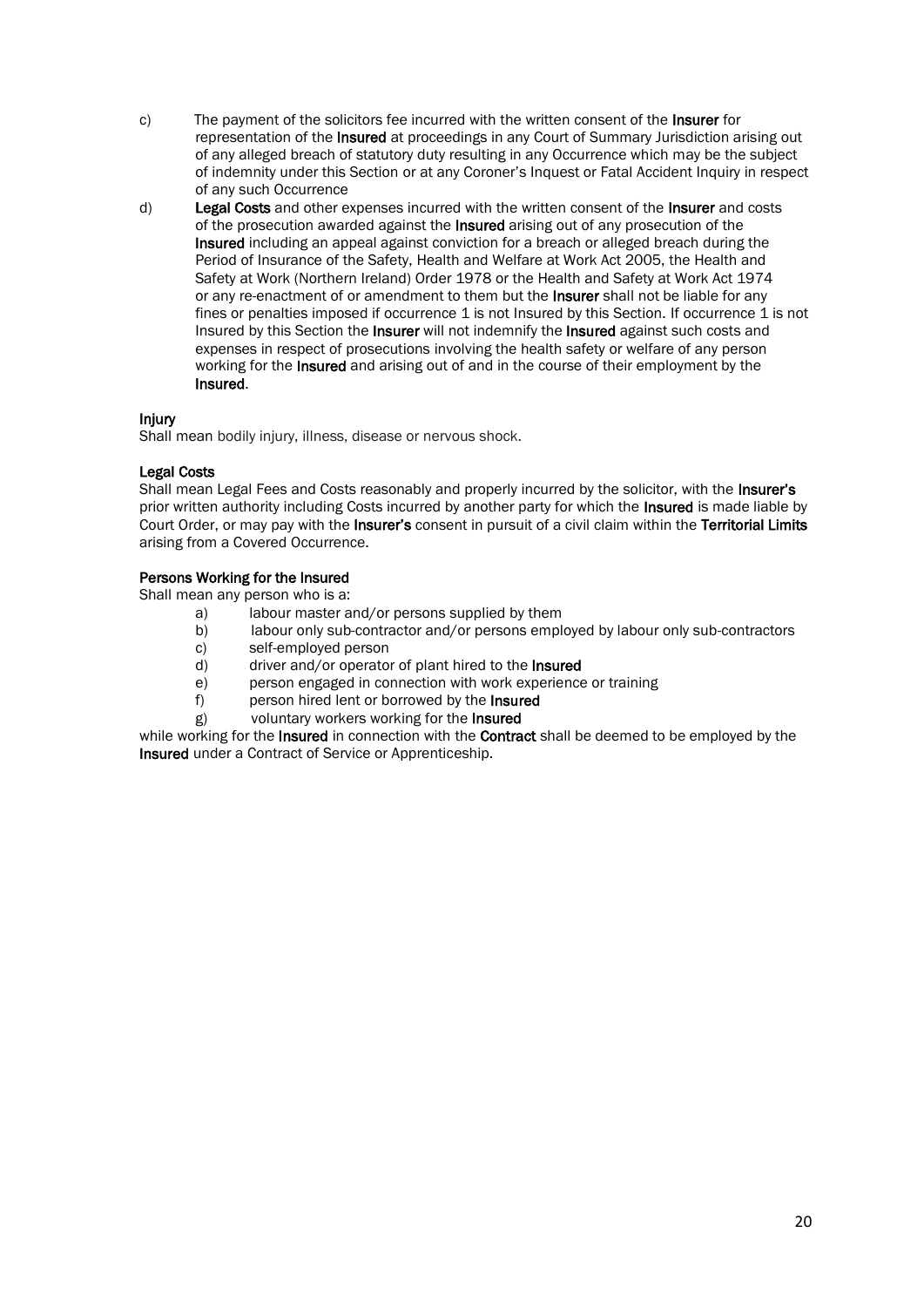# Section 2 – Liability

The Specification

## **Occurrences**

#### Occurrence 1 – Employers' Liability

Injury caused during the Period of Insurance to any person under a Contract of Service or Apprenticeship with the Insured if such Injury arises out of and in the course of their employment by the Insured in connection with the Contract.

#### Rights of Recovery

The Indemnity granted by this Section is deemed to be in accordance with the provisions of any law relating to compulsory insurance of liability to employees in the England, Wales, Scotland, Northern Ireland, the Channel Islands or the Isle of Man but the Insured shall repay to the Insurer all sums paid by the Insurer which the Insurer would not have been liable to pay but for the provisions of such law.

#### Occurrence 2 – Public Liability

- a) Injury to any person except that arising out of and in the course of their employment by the Insured under a Contract of Service or Apprenticeship
- b) Loss of or damage to physical property not belonging to the **Insured** or in the charge or under the control of the **Insured** or any servant of the **Insured**
- c) Loss arising from trespass, nuisance, or interference with any easement of air, light, water or way happening during the Period of Insurance in connection with the **Contract** but excluding occurrences as described in Occurrence 3 hereunder.

#### Occurrence 3 - Products Liability

- a) Injury to any person except that arising out of and in the course of their employment by the Insured under a Contract of Service or Apprenticeship
- b) Loss of or Damage to physical property not belonging to the **Insured** or in the charge or under the control of the Insured or any servant of the Insured caused by any commodity article or thing supplied, installed, erected, repaired, altered or treated by the **Insured** happening elsewhere than at the Insured's premises, happening during the Period of Insurance in connection with the Contract.

### Special Clauses

#### Effective Dates of Endorsements

- a) So far as concerns Occurrence 1 any Endorsement to this Section shall apply to Occurrences caused on or after the Effective Date of such Endorsement
- b) So far as concerns Occurrence 2 and Occurrence 3 any Endorsement to this Section shall apply to occurrences happening on or after the Effective Date of such Endorsement.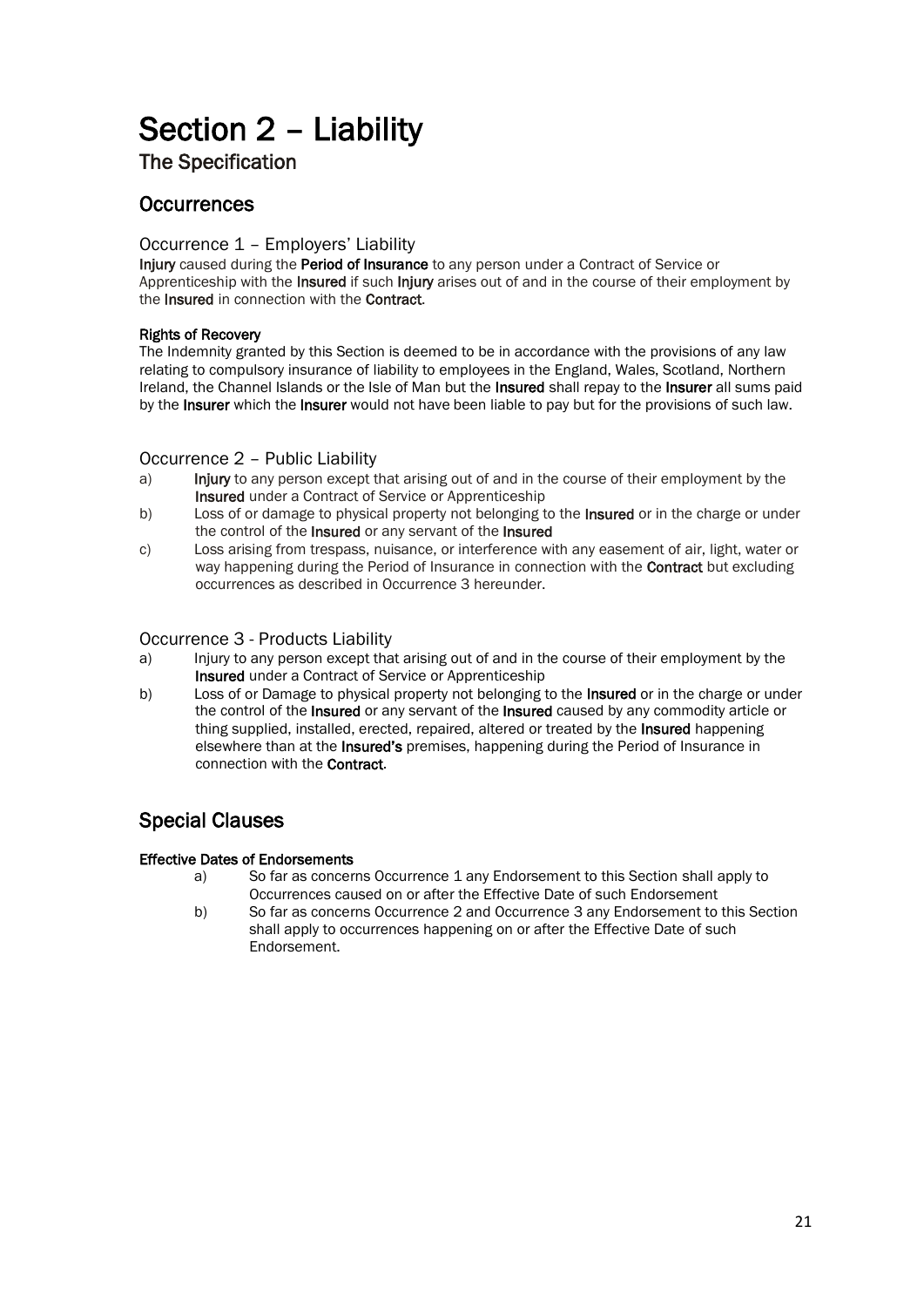# Section 2 – Liability

## **Extensions**

This Section extends to include:

## Extensions applicable to Occurrence 2 only

#### Rented Premises

The exclusion of property in the charge or under the control of the **Insured** or any servant of the Insured shall not apply to premises (or fixtures or fittings thereof) hired rented or loaned to the Insured even if loss or physical damage to such property arises from a vehicle to which the Vehicle and Contingent Liability Extension applies but the indemnity provided by this Extension shall not apply to:

- a) liability assumed by the **Insured** by agreement which would not have attached in the absence of such agreement
- b) the first €250.00 of loss or damage to premises (or fixtures or fittings thereof) caused other than by fire or explosion.

#### Employees and Visitors Personal Effects

The exclusion of property in the charge or under the control of the Insured or any Persons Working for the Insured shall not apply to employees' or visitor's personal effects (including vehicles and their contents) but the indemnity provided by this Extension shall not apply to:

- a) Property hired or lent to or borrowed by the Insured
- b) Property in the charge or under the control of the **Insured** or any servant of the Insured for work thereon or service thereof
- c) Liability assumed by the Insured by agreement which would not have attached in the absence of such agreement.

#### Overseas Personal Liability

The Insurer will provide indemnity to the Insured and if the Insured so requests any partner director or employee, of the Insured against Legal Liability incurred in a personal capacity while temporarily outside the Territorial Limits in connection with the business.

The indemnity will not apply:

- a) to Legal Liability arising out of the ownership or occupation of land or buildings
- b) where the indemnity is provided by any other insurance.

#### Deliberate Acts

This Section shall not apply to liability in respect of any occurrence which results from a deliberate act or omission of the Insured and which could reasonably have been expected by the Insured having regard to the nature and circumstances of such act or omission.

#### Data Protection Act

In respect of liability arising under the Data Protection Act 1988 and Data Protection Act 2003 Occurrence 2 shall apply as though damage and/or distress were bodily injury even if such damage or distress arises from the loss or destruction of data in the charge of or under the control of the Insured or any servant of the Insured. The indemnity shall also apply in respect of damage or distress suffered by any person under a Contract of service or apprenticeship with the Insured. Provided that

- a) i) the process of registration under the Data Protection Act has not been refused or withdrawn
	- ii) the liability does not arise from the provision by the Insured of the services of a computer bureau
- b) the **Insurer** shall not be liable in respect of:
	- i) the recording or provision of data for reward or for determining the financial status of a person
	- ii) damage or distress which results from a deliberate act of omission of the Insured and which could reasonably have been expected by the Insured having regard to the nature and circumstances of such act or omission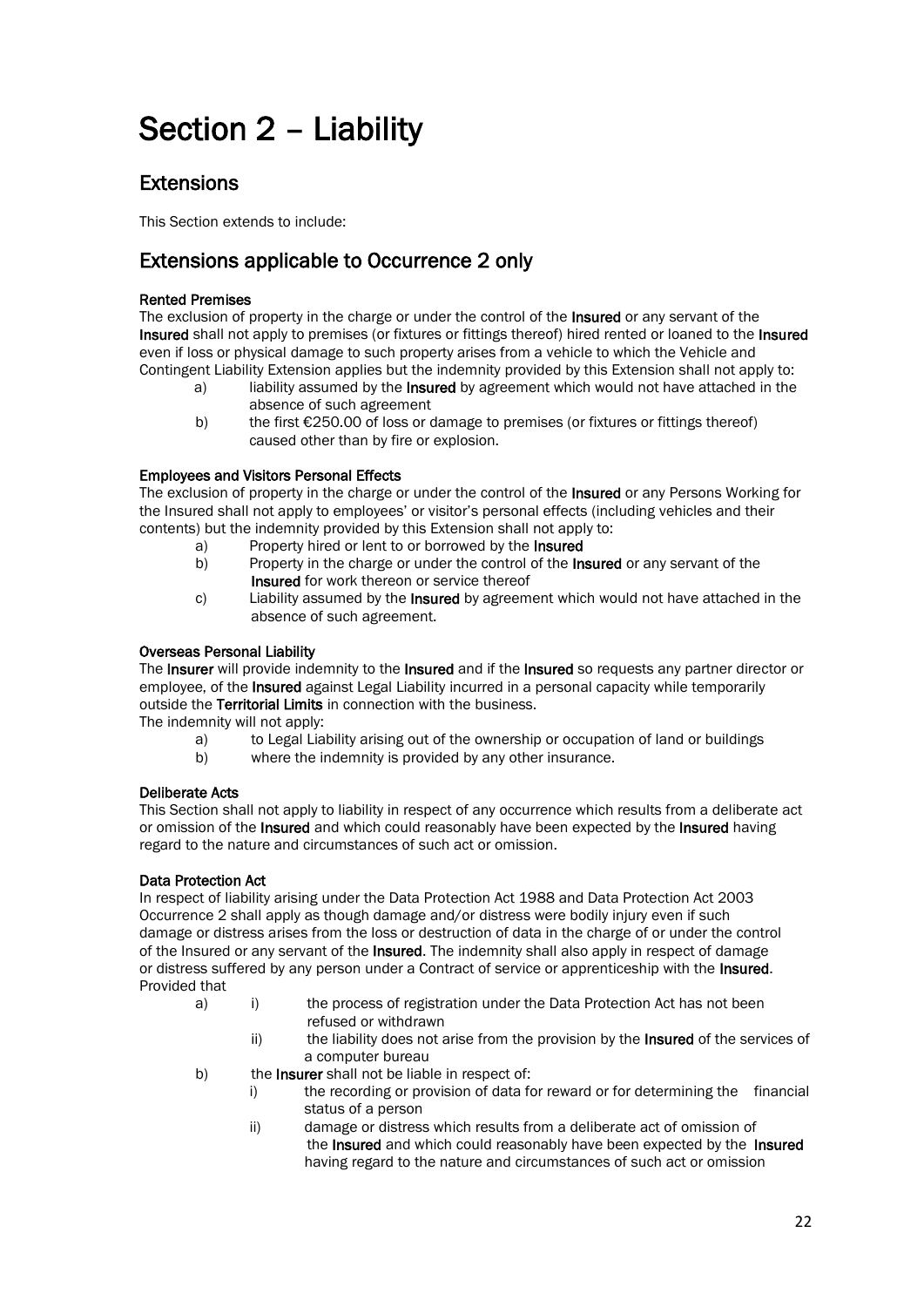c) The total liability of the **Insurer** (including all cost and expenses) in respect of all such damages or distress happening during any one Period of Insurance shall not exceed the sum of €1,000,000,00.

### Extensions applicable to Occurrence 3 only

#### Contractual Liability (Products)

This Section shall not apply to liability assumed by the **Insured** by agreement in respect of injury, illness, disease, loss or damage caused by any commodity article or thing supplied installed erected repaired altered or treated by the **Insured** unless such liability would have attached in the absence of such agreement.

## Extensions applicable to Occurrence 1, 2 & 3

#### Cross Liabilities

If there is more than one **Insured** specified in the Policy Schedule this Section shall apply separately to each one as if a separate Section had been issued to each but the total liability of the **Insurer** shall not exceed the amount of Indemnity.

#### Contractual Liability

So far as concerns liability assumed by the **Insured** by agreement and which would not have attached in the absence of such agreement this Section shall apply only if the conduct and control of claims is vested in the Insurer but shall not apply to liability in respect of:

- a) Liquidated damages or damages imposed by or payable under any Penalty Clause
- b) any Contract for or including the performance of work outside the Territorial Limits.

#### Court Attendance Costs

In the event of any of the under mentioned persons attending court as a witness at the request of the Insurer in connection with an Occurrence in respect of which the Insured is entitled to indemnity under this insurance the Insurer will provide compensation to the Insured at the following rates per day for each day on which attendance is required:

| a) | the Insured                     | €250 |
|----|---------------------------------|------|
| b) | Persons Working for the Insured | €100 |

#### Sports and Welfare Activities and Maintenance of Insured's Premises and Private Work

This Section shall include:

- a) the provision and management of canteen, social, sports and welfare facilities for the benefit of Persons Working for the Insured first aid fire and ambulance services and maintenance of the Insured's premises and the provision of security services for the Insured's premises
- b) private work carried out by Persons Working for the Insured for a director, partner or employee of the Insured with the prior consent of the Insured.

## **Exclusions**

The following Exclusions apply to this Section

### Exclusions to Occurrence 1

#### **Terrorism**

The Insurer will not provide indemnity against liability arising out of Terrorism except to the extent that an indemnity is deemed to be required in accordance with the provisions of any law relating to compulsory insurance of liability to employees and a sub limit of indemnity is shown in this Section.

#### Motor Vehicles

This Section shall not apply to liability in respect of **Injury** sustained by any Persons Working for the Insured when they are:

a) carried in or upon a vehicle, or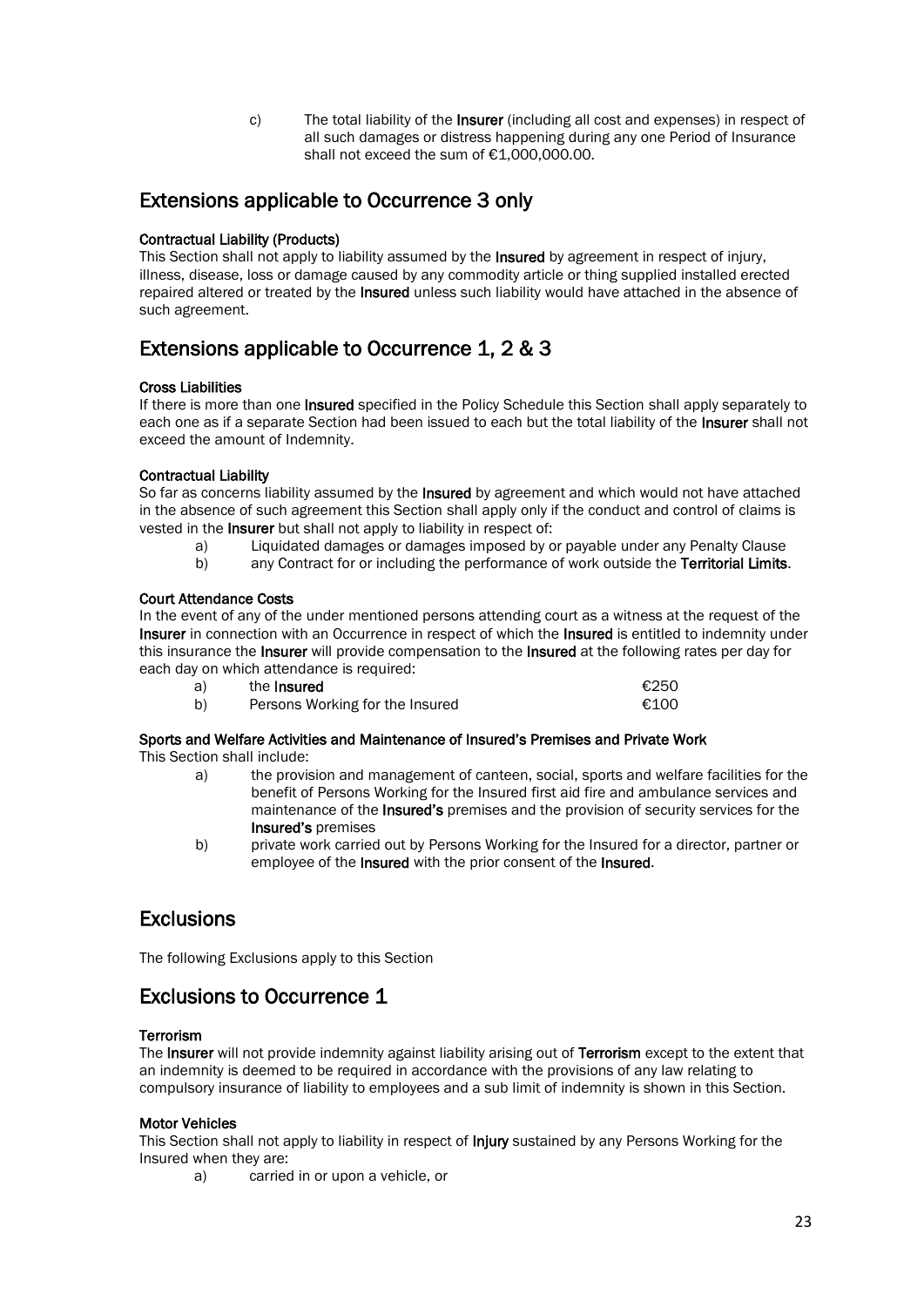- b) entering or getting on to or alighting from a vehicle, or
- c) in circumstances where any road traffic legislation requires insurance or security.

## Exclusions to Occurrence 2 & 3

#### Asbestos

This Section does not apply to or include legal liability for any loss cost or expense directly or indirectly arising out of or resulting as a consequence of or related to the manufacture mining processing distribution testing remediation removal storage disposal sale use of or exposure to Asbestos or materials or products containing Asbestos whether or not there is another cause of loss which may have contributed concurrently or in any sequence to a loss.

#### Animals and Livestock

This Section does not apply to or include legal liability for any loss or damage caused by or attributable to Animals or Livestock owned by the Insured or for which the Insured is deemed responsible.

#### **Terrorism**

The Insurer will not cover loss or damage resulting from damage occasioned by or happening through or in consequence directly or indirectly of:

- a) Terrorism regardless of any other cause or event contributing concurrently or in any other sequence to the loss, and
- b) Civil Commotion in Northern Ireland.

This Section also excludes damage or loss resulting from damage directly or indirectly caused by resulting from or in connection with any action aimed in controlling preventing suppressing or in any way relating to an act of Terrorism.

In any action suit or other proceedings where the Insurer alleges that by reason of this exclusion any damage or loss resulting from damage is not covered by this Section the burden of proving that such damage or loss is covered shall be upon the **Insured**.

#### Vessels and Craft

This Section shall not apply to liability in respect of:

- a) any vessel or craft (other than hand propelled boats) made or intended to float on or in or travel through water or air or space if such vessel or craft is owned leased hired borrowed or operated by the Insured
- b) the loading or unloading of such vessel or craft.

#### Damage to Goods Supplied

This Section shall not apply to liability in respect of recalling, removing, repairing, replacing, reinstating or the cost of or reduction in value of any commodity article or thing supplied installed or erected by the Insured if such liability arises from any defect therein or the harmful nature or unsuitability thereof.

#### Vehicles and Contingent Liability

This Section shall not apply to liability in respect of:

- a) any vehicles (or trailer attached thereto) licensed for road use or for which compulsory insurance or security is required by any road traffic legislation if such vehicle is owned leased hired borrowed or driven by the **Insured** or by the person seeking indemnity
- b) the delivery or collection of goods in connection with such vehicle or trailer within the limits of any carriageway or thoroughfare. This Extension shall not apply to any Plant whilst within the premises of the Insured or on any site where the Insured is carrying out work. Provided always that this Section shall not apply to liability for which compulsory insurance or security is required by any road traffic legislation or where the Insured is entitled to Indemnity from any other source.

#### Pollution

This Section shall not apply to liability in respect of Pollution or Contamination other than caused by a sudden, identifiable, unintended and unexpected incident which takes place in its entirety at a specific time and place during the Period of Insurance.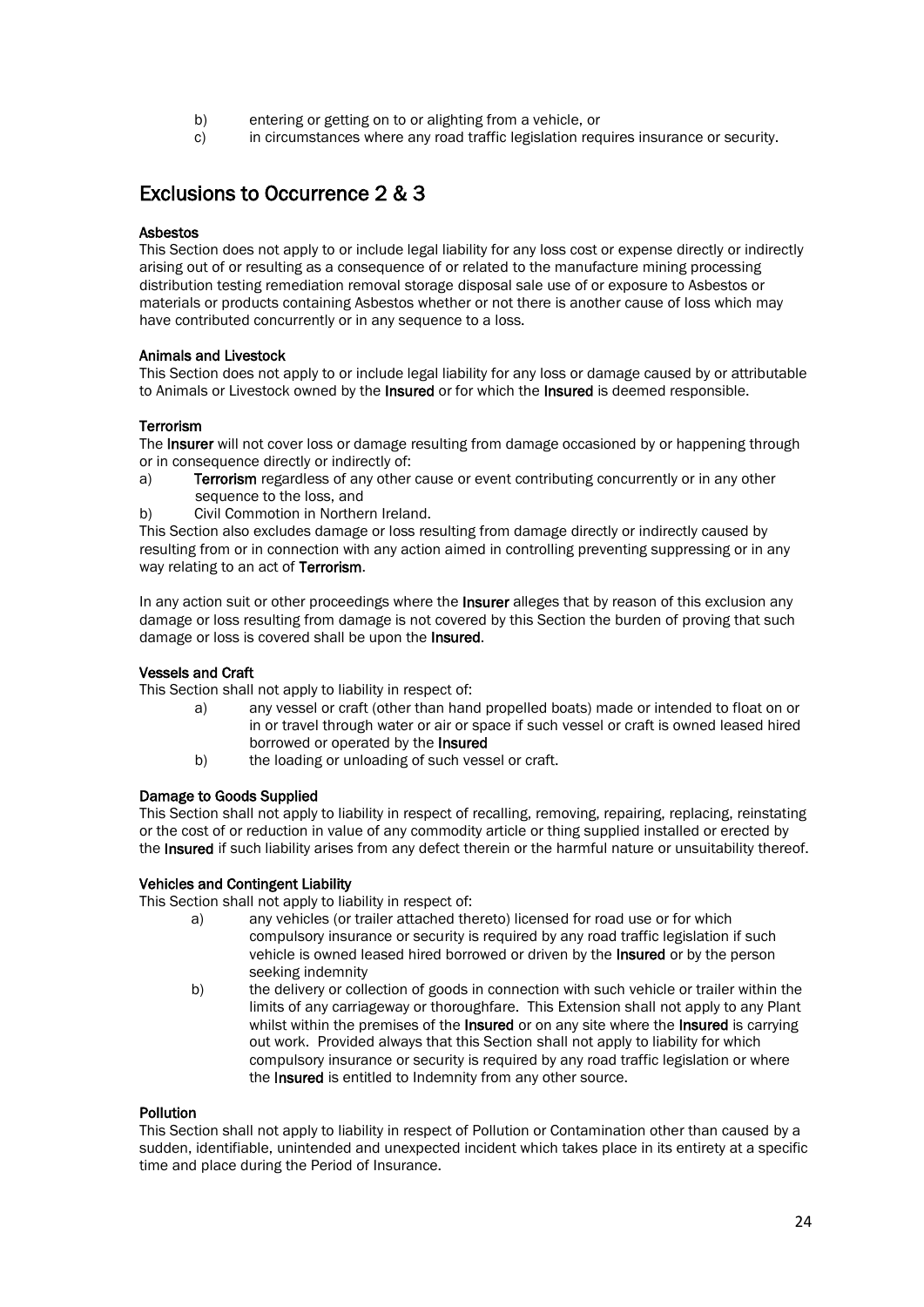All Pollution or Contamination, which arises out of one incident, shall be deemed to have happened at the time such incident takes place.

The liability of the Insurer for all Compensation payable in respect of all Pollution or Contamination which is deemed to have happened during the Period of Insurance shall not exceed the Sum stated in the Policy Schedule as the amount of Indemnity for any one Event.

For the purpose of this Section, Pollution or Contamination shall be deemed to mean:

- a) all Pollution or Contamination of buildings or other structures or of water or land or the atmosphere, and
- b) all loss or damage or Injury directly or indirectly caused by such pollution or contamination.

#### Property in the charge of the Insured

The exclusion of property in the charge of or under the control of the **Insured** or any servant of the Insured shall not apply to property whilst at the Works but this clause shall not apply to:

- a) Property Lent, Leased, Rented or Hired to the **Insured** or any servant of the **Insured**
- b) any part of the Property comprising of the **Works** as defined in respect of any Contract undertaken by the Insured

#### Deliberate Acts

This Section shall not apply to liability in respect of any occurrence which results from a deliberate act or omission of the Insured and which could reasonably have been expected by the Insured having regard to the nature and circumstances of such act or omission.

### Exclusions to Occurrence 1, 2 & 3

#### Piling and Explosives

This Section shall not apply to work of piling or the use of explosives unless specifically carried out by a bona fide contractor under a standard form of Contract.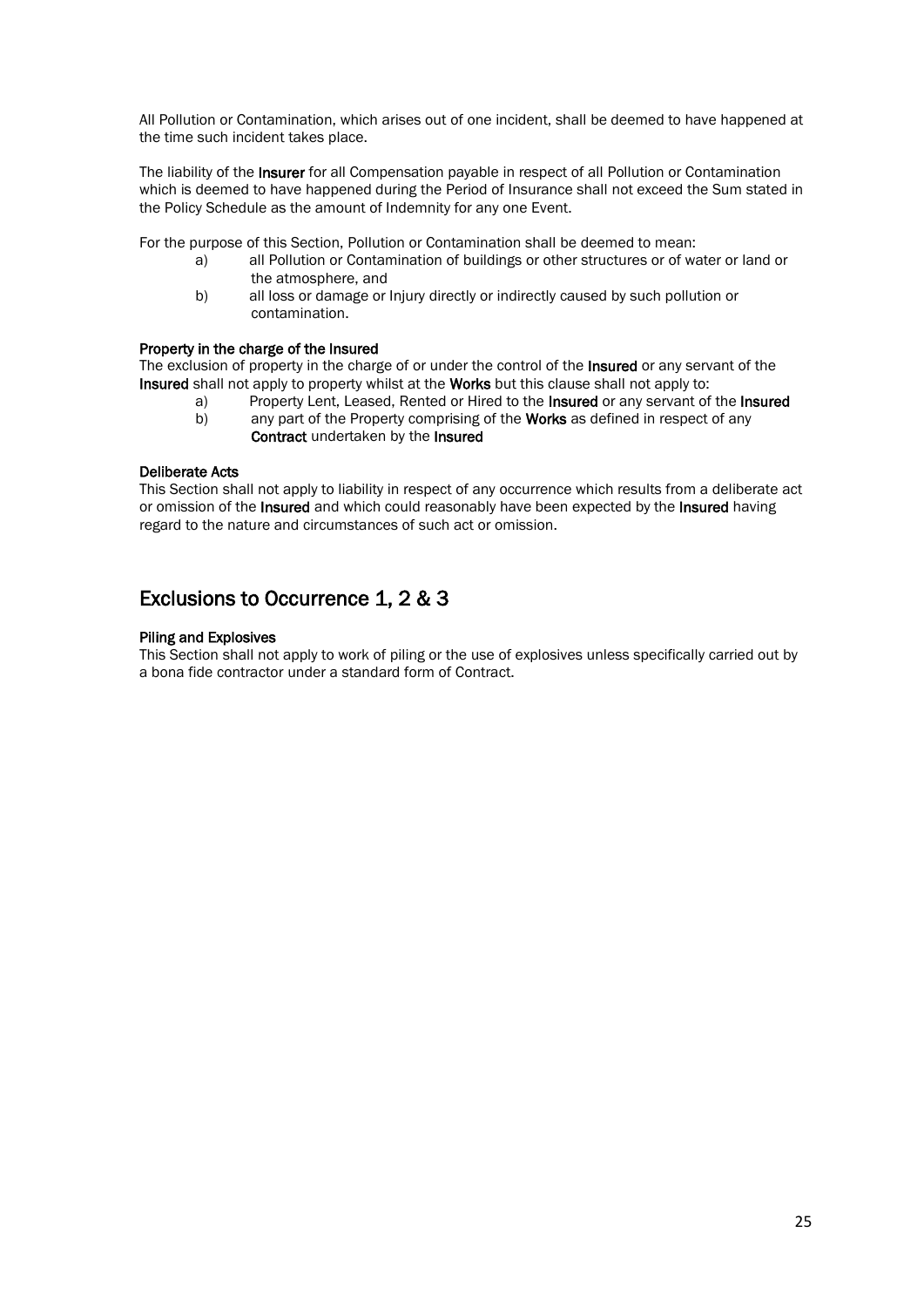## Section 3 – Personal Accident Cover

If during the Construction Phase an Insured Person sustains Bodily Injury and independently of any other cause results in the Death, Loss of Eye, Loss of Limb or Permanent Total Disablement of the Insured Person the Insurer will pay to the Insured the Benefit specified.

## **Definitions**

In respect of this Section the following Definitions apply:

#### Construction Phase

Shall mean from the time Ground Clearance starts until the date the project reaches Completion

#### Loss of Eye

Shall mean total and irrecoverable Loss of sight which shall be considered as having occurred if on the authority of a fully qualified ophthalmic specialist the degree of sight in an eye remaining after correction is 3/60 or less on the Snellen Scale

#### Loss of Limb

Shall mean Loss by physical separation of a hand at or above the wrist or of a foot at or above the ankle and includes total and irrevocable loss of use of foot, hand, arm or leg

#### Permanent Total Disablement

Shall mean disablement, caused other than by Loss of Limb or Eye, which has lasted for at least twelve (12) months and will in all probability entirely prevent the Insured Person from engaging in their usual occupation for the remainder of their life

### **Exclusions**

The Insurer shall not be liable in respect of Bodily Injury

- 1 Directly or indirectly caused by:
	- a) the Insured Person committing or attempting to commit suicide, or intentionally inflicting self-injury
	- b) the **Insured Person** engaging in aviation other than as a passenger
	- c) active service in any of the armed forces of any nation other than members of the Territorial Army Volunteer Reserve, the Royal Air Force Volunteer Reserve or the Royal Navy Volunteer Reserve
	- d) the Insured Person suffering from sickness or disease not directly resulting from Bodily Injury
	- e) any Winter Sport or Hazardous pursuit or pastime.
- 2 Suffered before the Insured Person reaches 18 or after the Insured Person reaches 65 years of age.

## **Conditions**

The following Conditions apply to this Section

#### **Disappearance**

If an **Insured Person** disappears and after a suitable period of time it is reasonable to believe that such Insured Person has died as a result of Bodily Injury, the Death Benefit shall become payable subject to a signed undertaking that if the belief is subsequently found to be wrong such Death Benefit shall be refunded to the Insurer.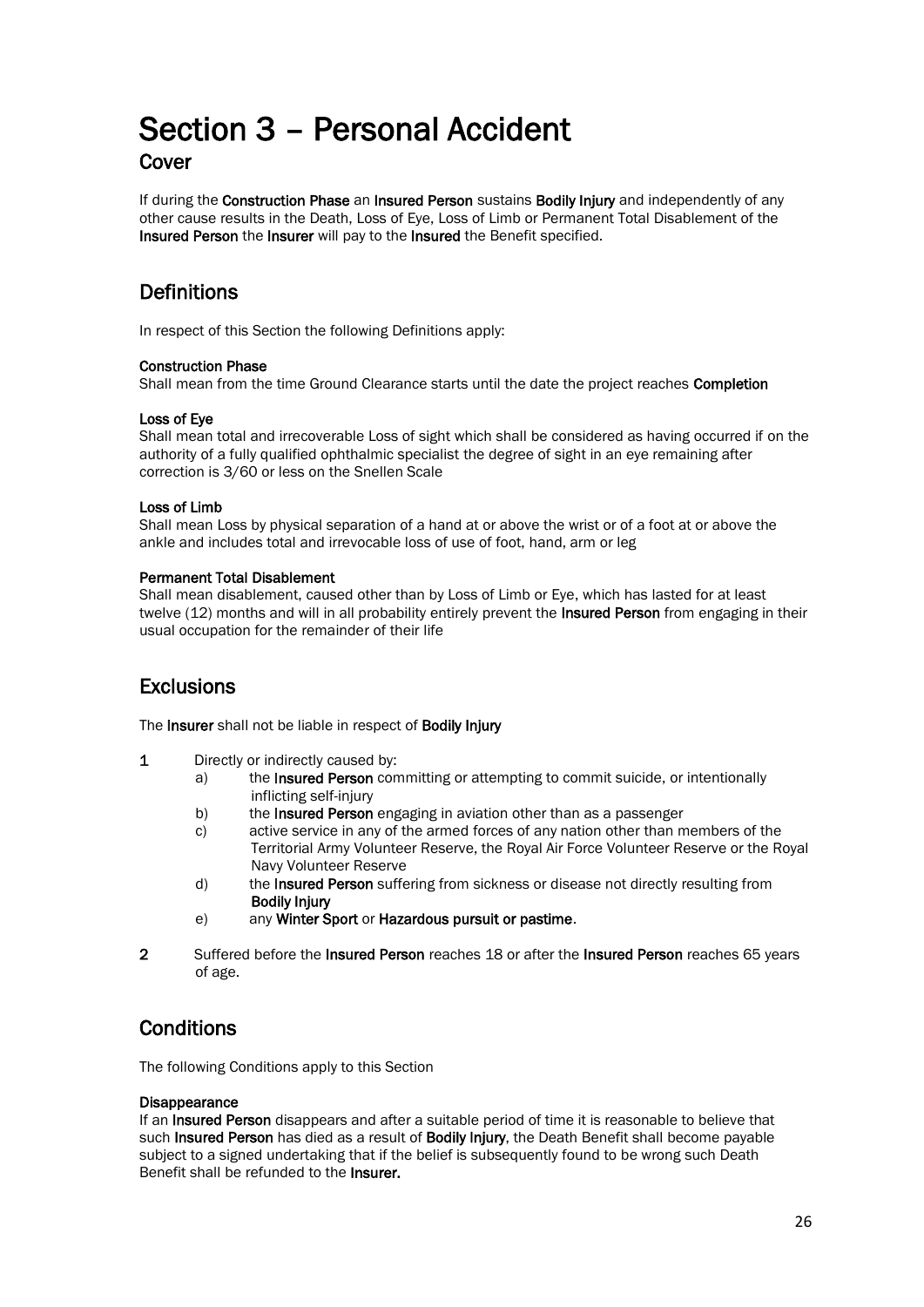#### Exposure

Injury as a direct result of unavoidable exposure to the elements of the Insured Person shall be deemed to have been caused by Bodily Injury.

#### Aggregate Limit of Liability

The Insurer shall not be liable for any amount in excess of the aggregate Limit of Liability. If the aggregate amount of all benefits payable under this Section exceeds that amount the Benefit payable to each Insured Person shall be proportionately reduced until the total of all Benefits does not exceed the aggregate Limit of Liability.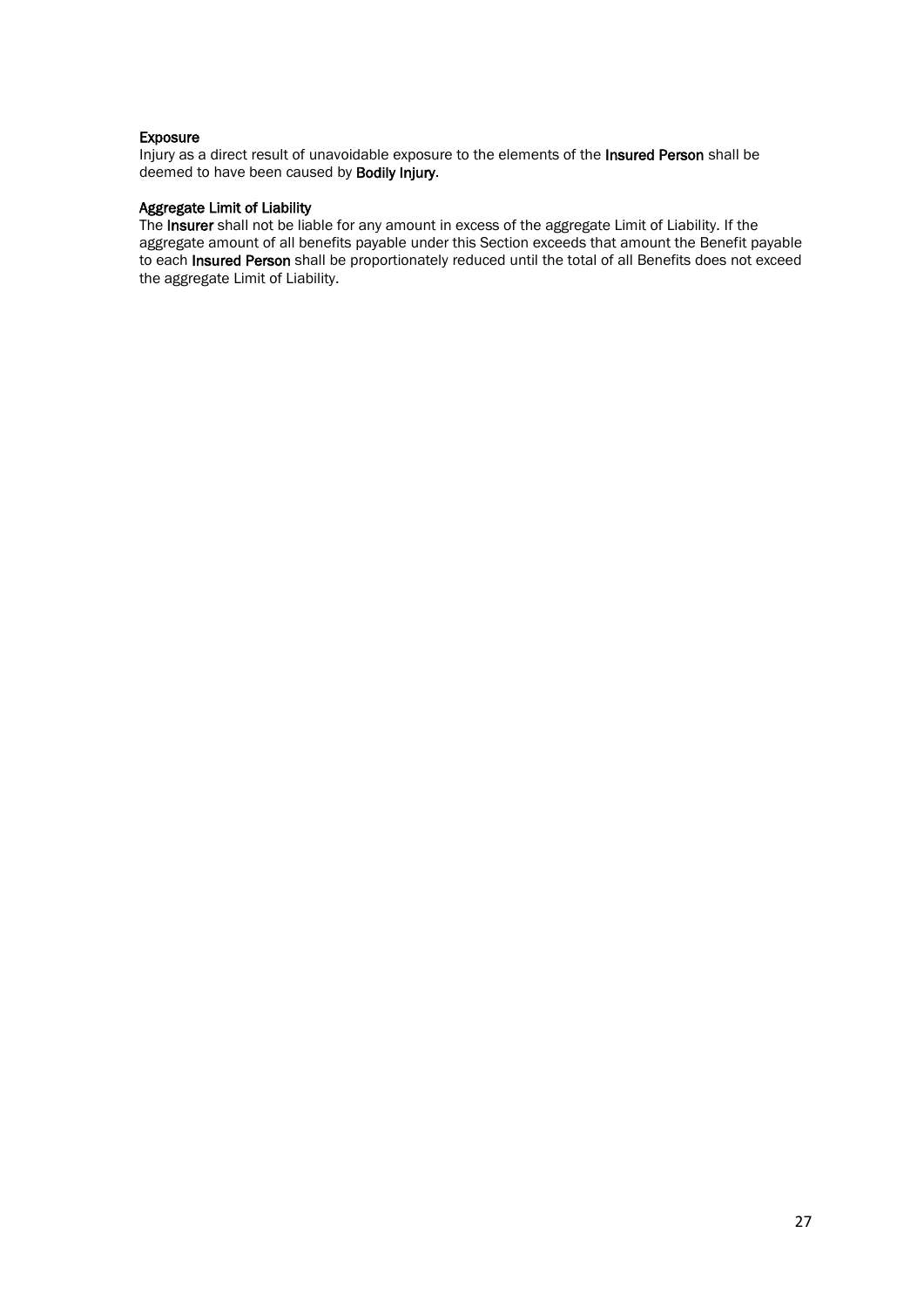## Section 4 – Bone Fracture

### Cover

If during the Period of Insurance an accident occurs and causes an **Insured Person** to suffer a Bone Fracture, the **Insurer** will pay up to the amount shown in the scale of benefits set out below which leads to any of the conditions listed in the Policy Schedule Scale of Benefits. Provided that:

- i) the total benefit payable shall not exceed  $\epsilon$ 400.00 in respect of any one accident
- ii) if an Insured Person suffers a Bone Fracture which leads to more than one of the Conditions listed in the Policy Schedule, the Insurer will only pay benefit for the Condition which qualifies for the highest benefit amount
- iii) iii) if an Insured Person was already disabled before the accident or already had a condition which is getting worse the Insurer will reduce the payment. The reduced payment will be based on the **Insurer's** medical assessment of the difference between:

a) the temporary disability after the second accident; and b) the extent to which the temporary disability is affected by the disability or the condition before the accident

- iv) the Insurer will not pay benefit for each fracture following multiple fractures to any one bone as a result of one accident
- vi) the Insurer will not pay benefit for breaks to bones of the fingers or toes
- vii) the Insurer will not pay benefit for any breaks to bones resulting from Osteoporosis.

## **Definitions**

In respect of this Section the following Definitions apply:

#### Bone Fracture

Shall mean a break in a bone

## **Exclusions**

Insurers shall not be liable in respect of a Bone Fracture

- 1 Directly or indirectly caused by:
	- a) the Insured Person committing or attempting to commit suicide, or intentionally inflicting self-injury
	- b) the Insured Person engaging in aviation other than as a passenger.
	- c) Active service in any of the armed forces of any nation other than members of the Territorial Army Volunteer Reserve, the Royal Air Force Volunteer Reserve or the Royal Navy Volunteer Reserve
	- d) the Insured Person suffering from sickness or disease not directly resulting from Bodily Injury
	- e) any Winter Sport or Hazardous pursuit or pastime.
- 2 Suffered before the Insured Person reaches 18 years of age or after the Insured Person reaches 65 years of age.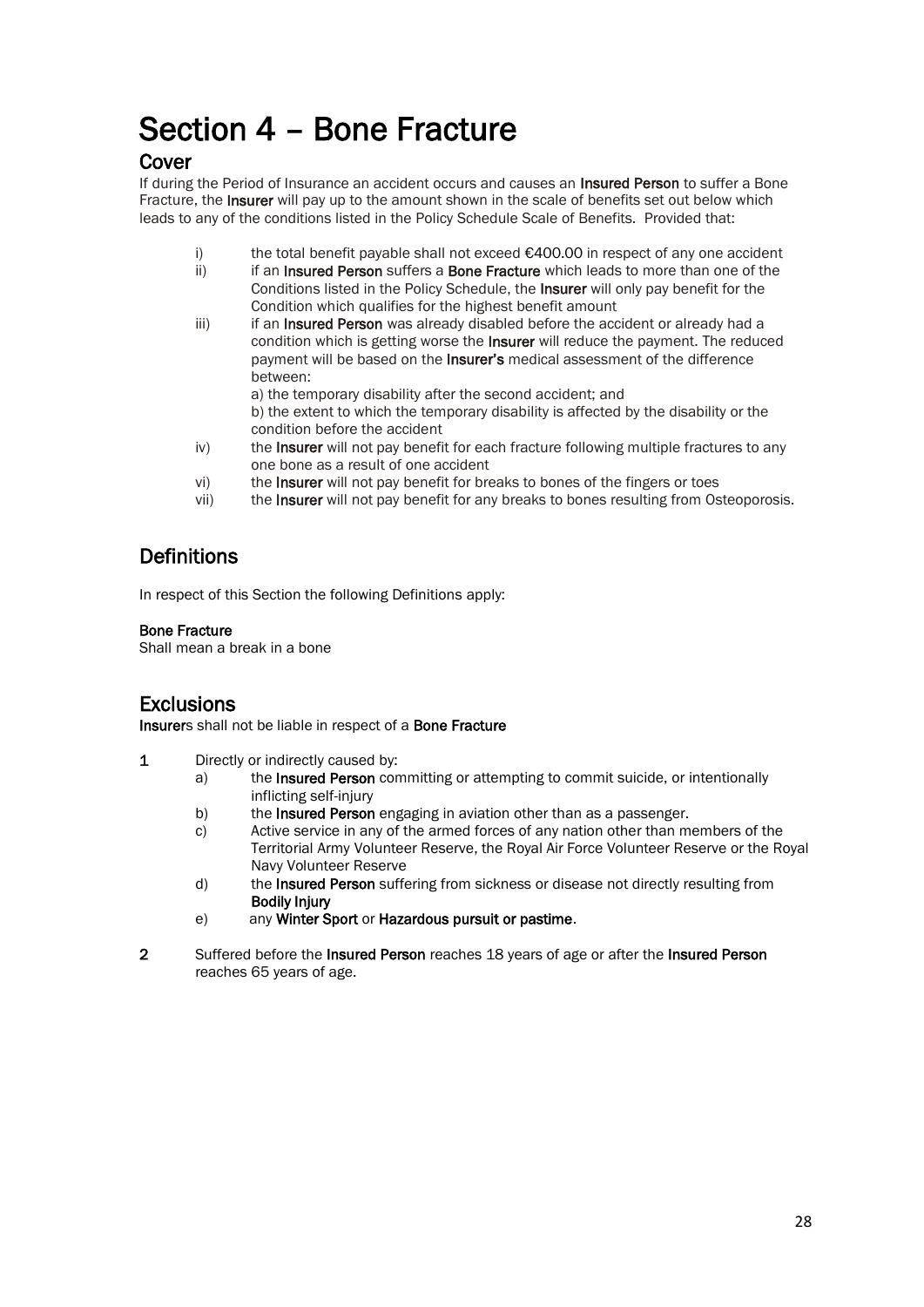## Section 5 – Personal Possessions **Cover**

In the event of **Damage** to the **Insured's** Personal Possessions (including clothing, jewellery, watches, binoculars, musical and photographic equipment) as shown in the Schedule the **Insurer** will indemnify the Insured against such Damage by payment or at their option by repair reinstatement or replacement.

## **Exclusions**

The **Insurer** shall not be liable in respect of:

- 1 Theft from an Unattended Vehicle other than from a locked concealed luggage boot, concealed luggage compartment or glove compartment following forcible and violent entry to a securely locked vehicle. The maximum amount payable in respect of any one occurrence shall not exceed €1,000.00.
- 2 Damage caused by wear and tear, depreciation, the process of cleaning, washing, repairing or restoring any article, the action of light or atmospheric conditions, moth, vermin or any gradually operating cause.
- 3 Damage to Sports, Camping or Riding equipment.
- 4 Damage to Contact and Corneal Cap or Micro Lenses or Hearing Aids.
- 5 Damage to Securities.
- 6 Furniture, Furnishings, Household Goods, Equipment and Stores, Business Goods and Equipment.
- 7 Any motorcycle or other mechanically or electrically propelled vehicle (other than motorised domestic gardening equipment, mobility scooters and wheel chairs) aircraft, watercraft, sailboard, surfboard, caravans, trailers, cycles and parts and accessories of any of these.
- 8 Any living creature.
- 9 Confiscation or Detention by Customs or other Officials.
- 10 Electrical or Mechanical Breakdown.
- 11 Any reduction or loss in value of the item insured following repair or replacement paid under this Policy
- 12 Any Damage to items held by the Insured for Business or Professional use.
- 13 Any Damage recoverable under any other insurance policy.
- 14 Money, Credit, Debit, Bank or Cash Cards held by the Insured for Business or Professional use.
- 15 Personal Money, Credit, Debit, Bank or Cash Cards all held for social domestic or charitable purposes for:
	- a) Shortages due to error or omission
	- b) Losses not reported to the Police
	- c) Losses of Credit, Debit, Bank or Cash Cards not reported to the card issuing company within twenty-four (24) hours of discovery.